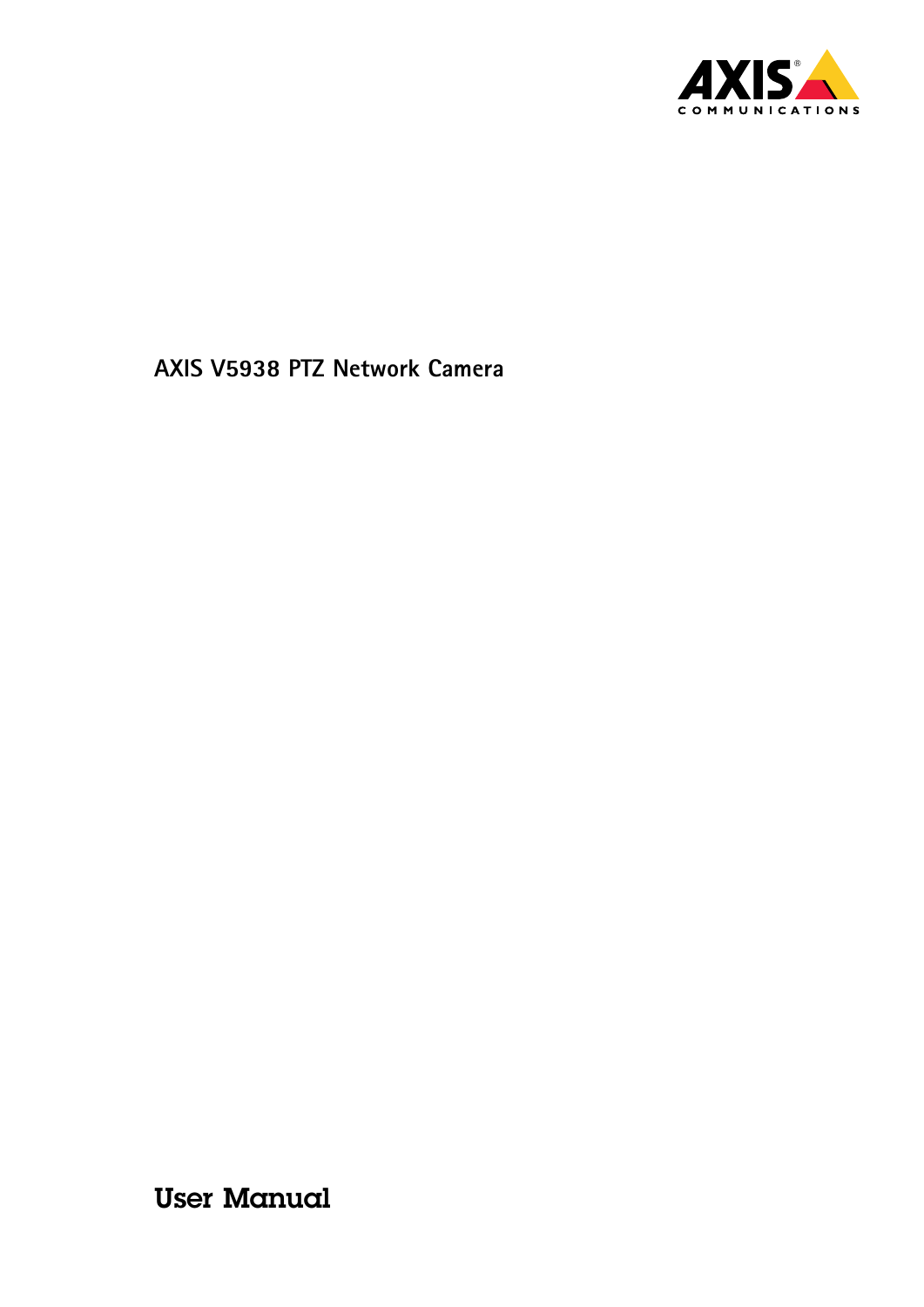# Table of Contents

| Get started<br>3                                                   |
|--------------------------------------------------------------------|
| $\overline{3}$                                                     |
| 3                                                                  |
|                                                                    |
| 6                                                                  |
| 6                                                                  |
| Adjust the camera view (PTZ)<br>Control the camera with VISCA<br>7 |
| 7                                                                  |
| 8                                                                  |
| 9                                                                  |
| 10                                                                 |
| 11                                                                 |
| 12                                                                 |
| 12                                                                 |
| 12                                                                 |
| 12                                                                 |
| 15                                                                 |
| 17                                                                 |
| 17                                                                 |
| 17                                                                 |
| 17                                                                 |
| 17                                                                 |
| 18                                                                 |
| 20                                                                 |
| 20                                                                 |
| 21                                                                 |
| 21                                                                 |
| 21                                                                 |
| 22                                                                 |
| 22<br><b>Buttons</b>                                               |
|                                                                    |
| 22                                                                 |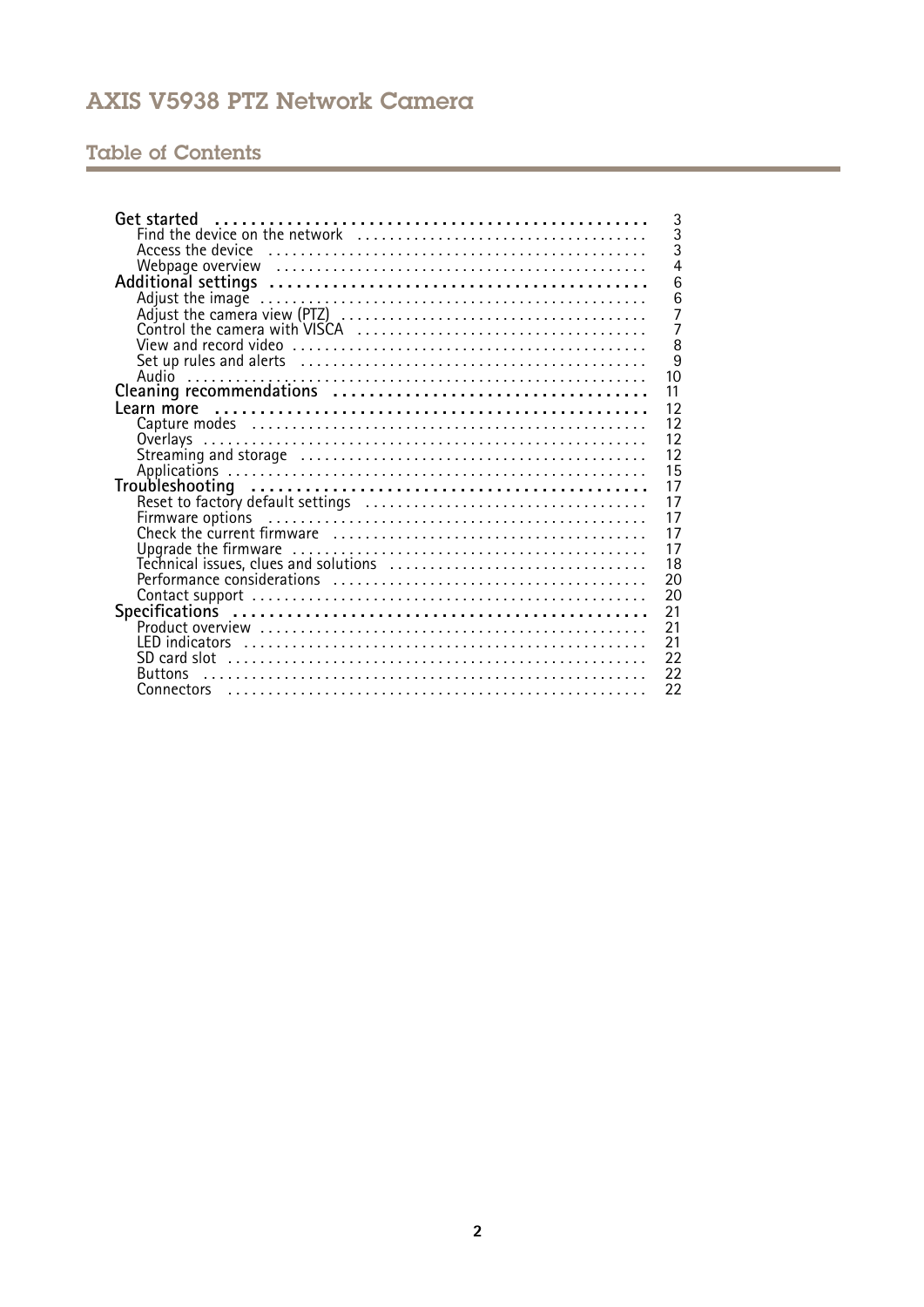## <span id="page-2-0"></span>Get started

# Get started

## **Find the device on the network**

To find Axis devices on the network and assign them IP addresses in Windows®, use AXIS IP Utility or AXIS Device Manager. Both applications are free and can be downloaded from *[axis.com/support](https://www.axis.com/support)*.

For more information about how to find and assign IP addresses, go to *How to [assign](https://www.axis.com/products/online-manual/i90000) an IP address and access your device*.

### **Browser support**

You can use the device with the following browsers:

|                                      | Chrome™ | Firefox <sup>®</sup> | $Edge^{\circledR}$ | Safari <sup>®</sup> |
|--------------------------------------|---------|----------------------|--------------------|---------------------|
| Windows®<br>recommended              |         |                      | x                  |                     |
| macOS®<br>recommended                |         |                      |                    |                     |
| Other operating systems $\mathsf{X}$ |         | $\lambda$            |                    |                     |

If you need more information about recommended browsers, go to *[axis.com/browser-support](https://www.axis.com/browser-support)*.

## **Access the device**

1. Open <sup>a</sup> browser and enter the IP address or host name of the Axis device.

If you do not know the IP address, use AXIS IP Utility or AXIS Device Manager to find the device on the network.

- 2. Enter the username and password. If you access the device for the first time, you must set the root password. See *Set <sup>a</sup> new password for the root account on page 3* .
- 3. The live view page opens in your browser.

## **Set <sup>a</sup> new password for the root account**

### Important

The default administrator username is **root**. If the password for root is lost, reset the device to factory default settings.



*Support tip: Password security confirmation check*

- 1. Type <sup>a</sup> password. Follow the instructions about secure passwords. See *Secure [passwords](#page-3-0) on page [4](#page-3-0)* .
- 2. Retype the password to confirm the spelling.
- 3. Click **Create login**. The password has now been configured.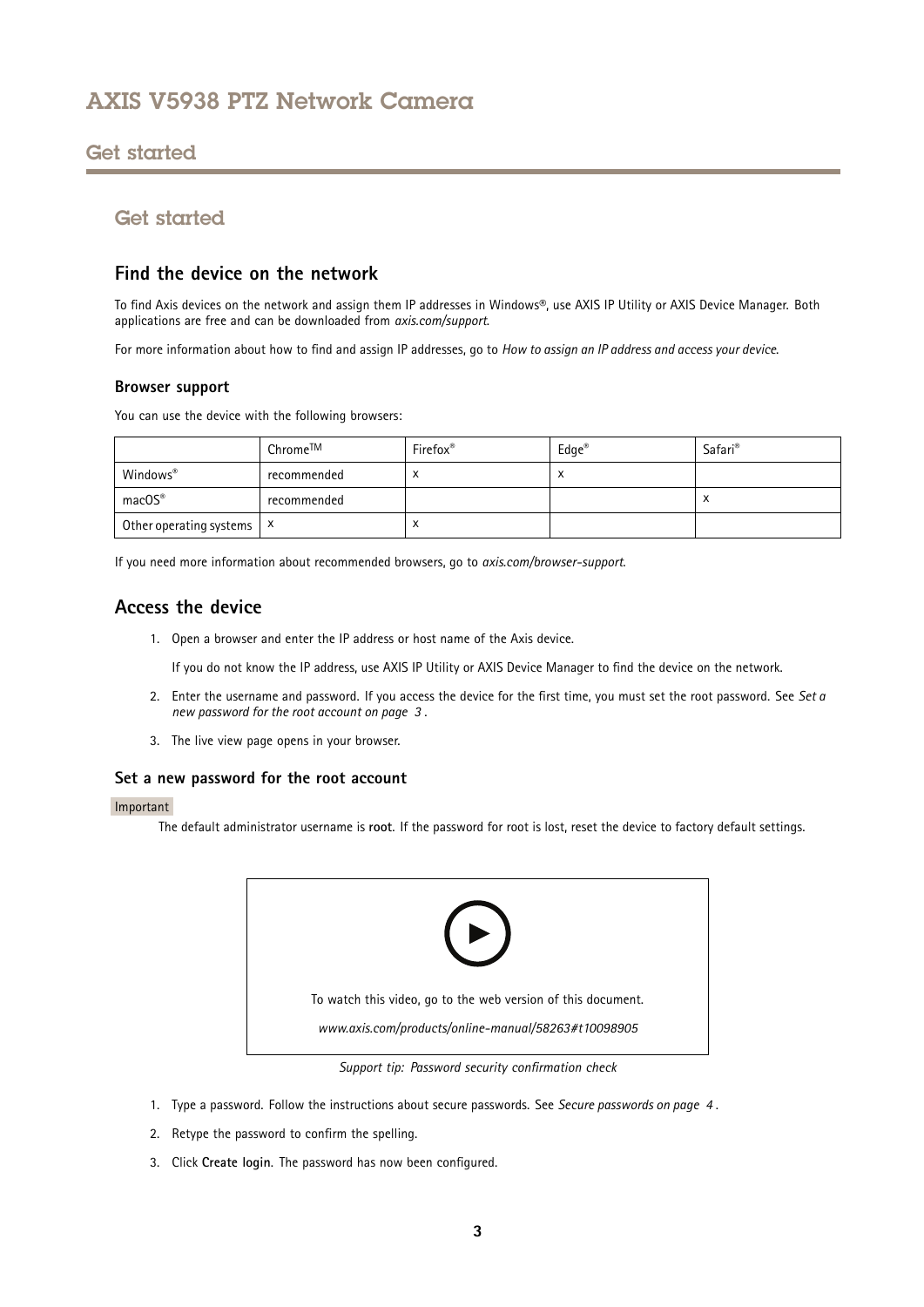## <span id="page-3-0"></span>Get started

## **Secure passwords**

#### Important

Axis devices send the initially set password in clear text over the network. To protect your device after the first login, set up <sup>a</sup> secure and encrypted HTTPS connection and then change the password.

The device password is the primary protection for your data and services. Axis devices do not impose <sup>a</sup> password policy as they may be used in various types of installations.

To protect your data we strongly recommend that you:

- Use <sup>a</sup> password with at least 8 characters, preferably created by <sup>a</sup> password generator.
- Don't expose the password.
- Change the password at <sup>a</sup> recurring interval, at least once <sup>a</sup> year.

## **Webpage overview**



- *1 Live view control bar*
- *2 Live view*
- *3 Product name*
- *<sup>4</sup> User information, color themes, and help*
- *5 Video control bar*
- *6 Settings toggle*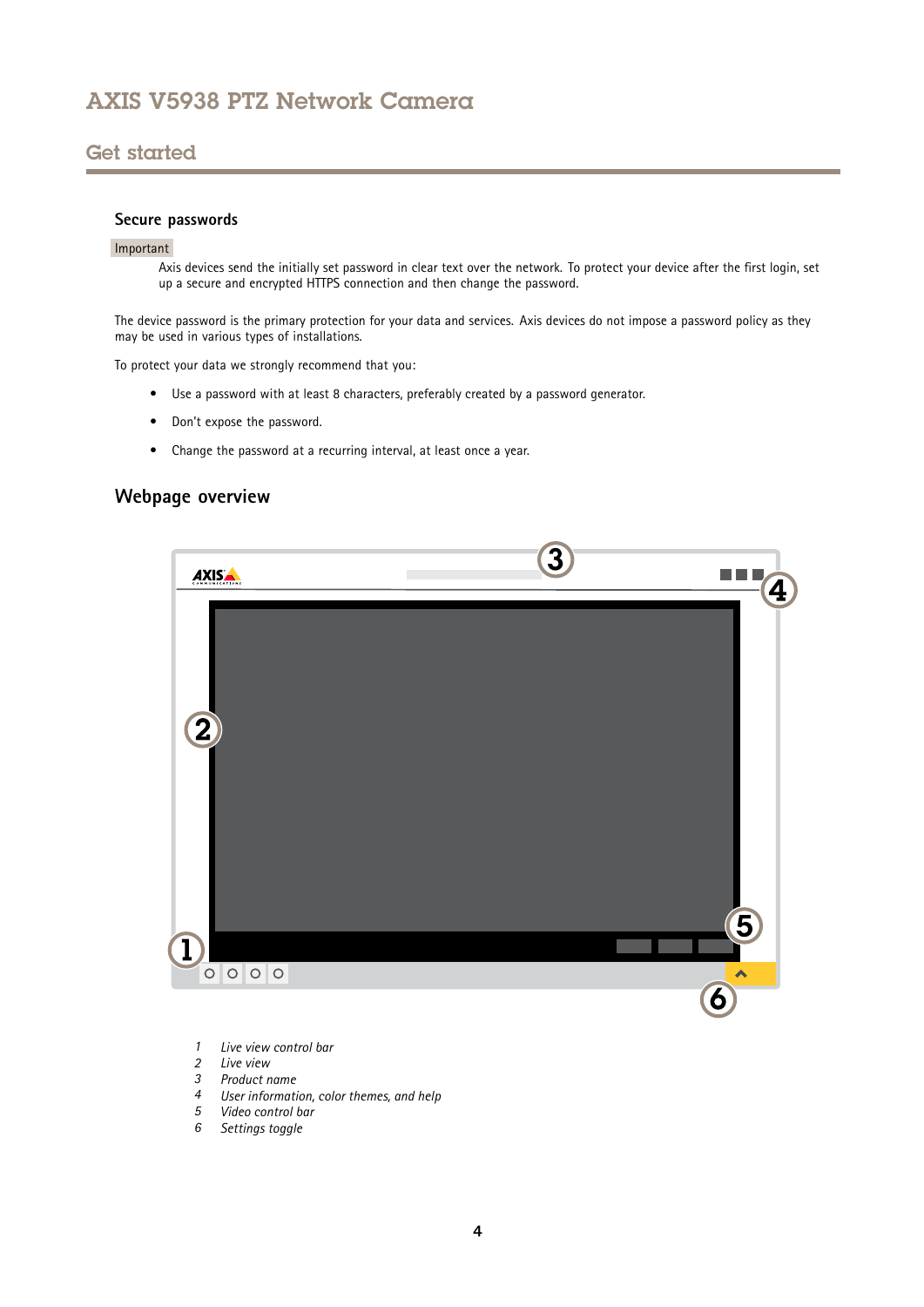# Get started



*7 Settings tabs*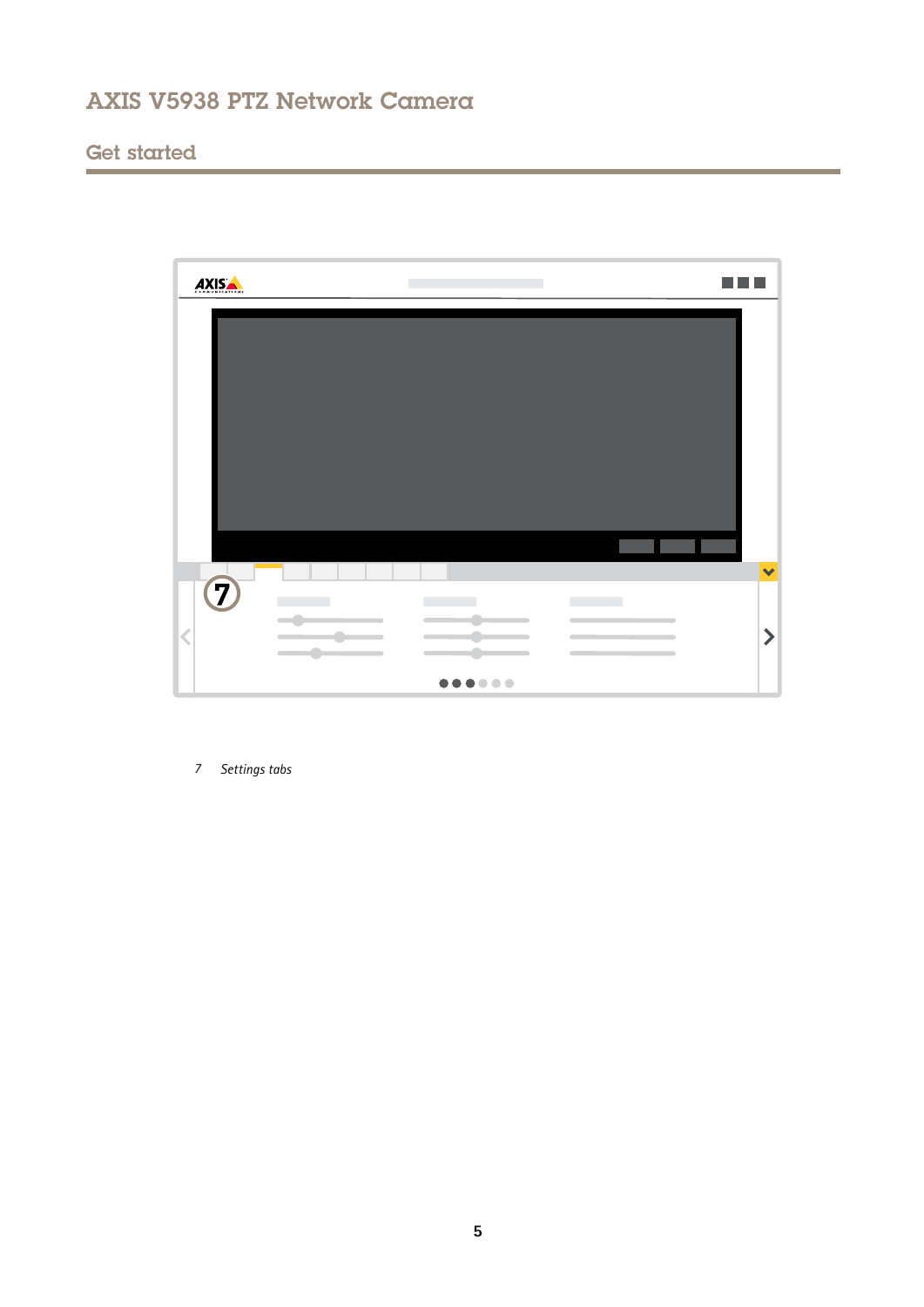# <span id="page-5-0"></span>Additional settings

# Additional settings

## **Adjust the image**

This section includes instructions about how to configure your device. If you want to learn more about how certain features function, go to *[Learn](#page-11-0) more on page [12](#page-11-0)*.

## **Reduce noise in low-light conditions**

To reduce noise in low-light conditions, you can adjust one or more of the following settings:

### Note

A high max shutter value can result in motion blur.

- To slow down the shutter speed, set max shutter to the highest possible value.
- Reduce sharpness in the image.

### Note

When you reduce the max gain, the image can become darker.

- Set the max gain to <sup>a</sup> lower value.
- Open the aperture.

### **Reduce motion blur in low-light conditions**

To reduce motion blur in low-light conditions, adjust one or more of the following settings in **Settings <sup>&</sup>gt; Image <sup>&</sup>gt; Exposure**:

### Note

When you increase the gain, image noise also increases.

• Set **Max shutter** to <sup>a</sup> shorter time, and **Max gain** to <sup>a</sup> higher value.

If you still have problems with motion blur:

- Increase the light level in the scene.
- Mount the camera so that objects move toward it or away from it rather than sideways.

## **Maximize the details in an image**

### Important

If you maximize the details in an image, the bitrate will probably increase and you might get <sup>a</sup> reduced frame rate.

- Make sure to select the capture mode that has the highest resolution.
- Set the compression as low as possible.
- Select MJPEG streaming.
- Turn off Zipstream functionality.

## **Stabilize <sup>a</sup> shaky image with Electronic Image Stabilization (EIS)**

Electronic Image Stabilization (EIS) can be used in environments where the product is mounted in an exposed location and subject to vibrations, for example, wind or passing traffic. Turn on EIS to get <sup>a</sup> smoother and steadier image without blur.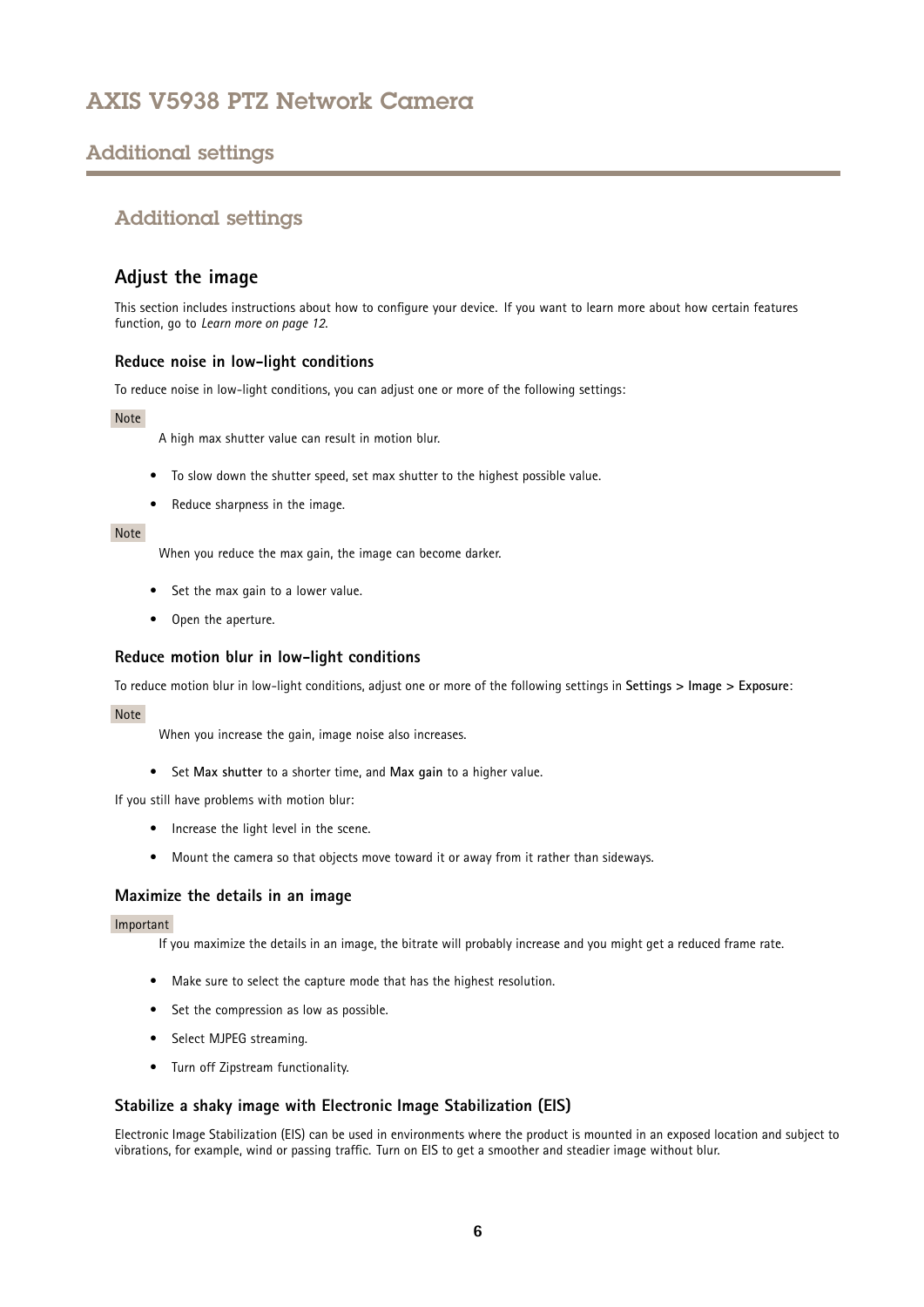# <span id="page-6-0"></span>Additional settings

EIS also reduces the file size of the compressed image and lowers the bitrate of the video stream.

### Note

When EIS is turned on the image is cropped slightly, lowering the maximum resolution.

- 1. Go to **Settings <sup>&</sup>gt; Image <sup>&</sup>gt; Image correction**.
- 2. Turn on EIS.

### **Show an image overlay**

You can add an image as an overlay in the video stream.

- 1. Go to **Settings <sup>&</sup>gt; Overlay**.
- 2. Click **Image list**.
- 3. Upload an image and click **Done**.
- 4. Click **Create overlay**.
- 5. Select **Image** and click **Create**.
- 6. Select the image from the drop-down list.
- 7. To position the image overlay, choose **Custom** or one of the presets.
- 8. Click **Create**.

### **Show the pan or tilt position as <sup>a</sup> text overlay**

You can show the pan or tilt position as an overlay in the image.

- 1. Go to **Settings <sup>&</sup>gt; Overlay** and click **Create overlay**.
- 2. Select **Text** and click **Create**.
- 3. In the text field, type  $\#x$  to show the pan position.

Type  $\#v$  to show the tilt position.

- 4. Choose appearance, text size, and alignment.
- 5. The current pan and tilt positions show up in the live view image and in the recording.

## **Adjust the camera view (PTZ)**

#### **Limit the pan, tilt, and zoom movements**

If there are parts of the scene that you don't want the camera to reach, you can limit the pan, tilt, and zoom movements. For example, you want to protect the privacy of residents in an apartment building, which is located close to <sup>a</sup> parking lot that you intend to monitor. To limit the movements, go to **Settings <sup>&</sup>gt; PTZ <sup>&</sup>gt; Limits**.

## **Control the camera with VISCA**

There are two ways to control this camera with VISCA:

**VISCA over IP -** Select this to communicate over the Ethernet.

**VISCA over serial -** Select this to communicate over serial connection.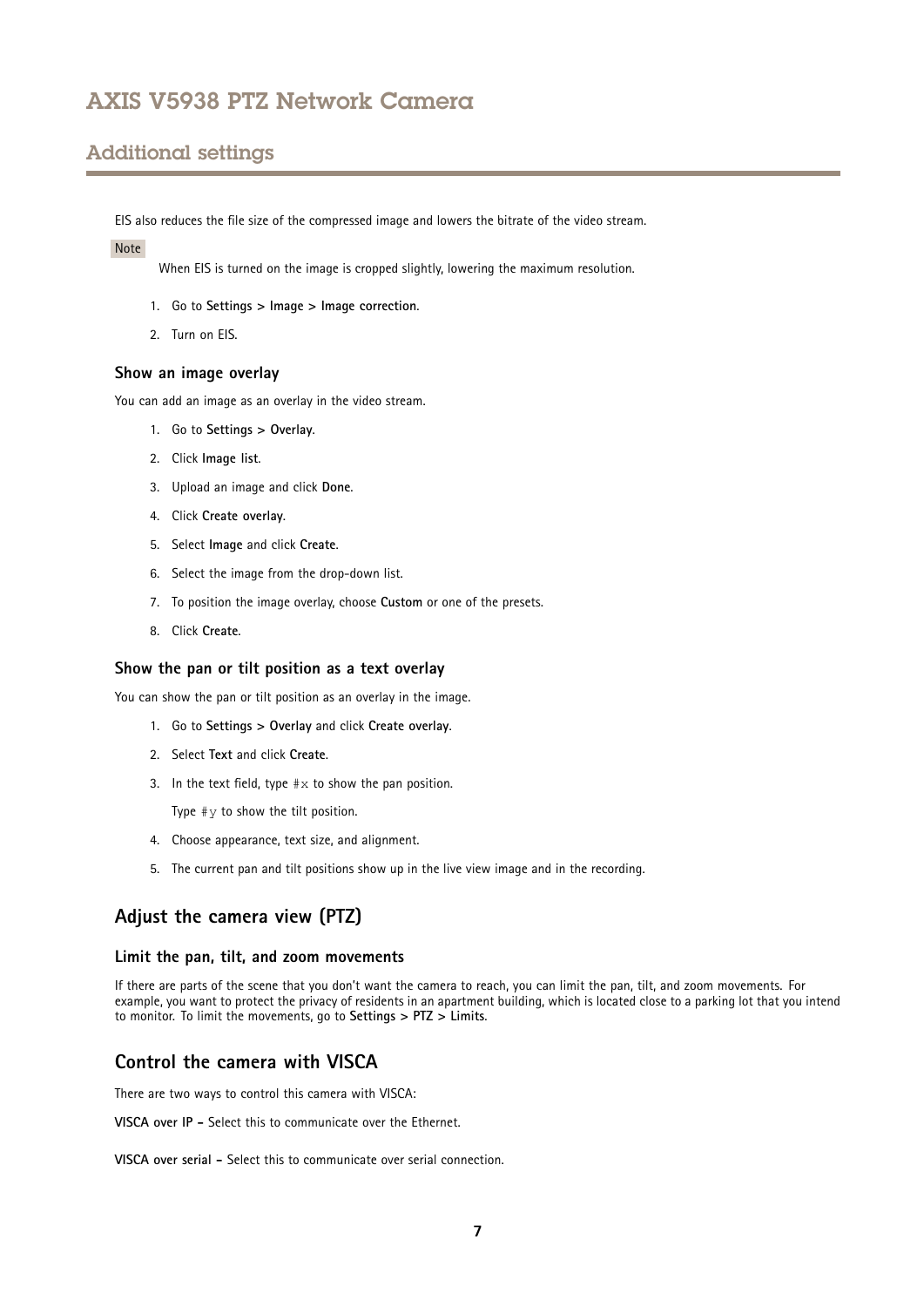# <span id="page-7-0"></span>Additional settings

## **Control the camera with VISCA over IP**

#### Note

Using the IP protocol for PTZ control increases the risk of unauthorized access. It enables UDP on ports 52380 and 52381, which allows anyone on the network to change settings without having to log in to the camera.

- 1. Go to **Settings <sup>&</sup>gt; System <sup>&</sup>gt; Accessories**.
- 2. Turn on **VISCA**.
- 3. Select **VISCA over IP**.

### **Control the camera with VISCA over serial**

- 1. Connect <sup>a</sup> serial cable to the RS232 connector.
- 2. Go to **Settings <sup>&</sup>gt; System <sup>&</sup>gt; Accessories**.
- 3. Turn on **VISCA**.
- 4. Select **VISCA over serial**.
- 5. Select the camera's **Position in series**.
	- Select **Point to point** if the device is directly connected to the VISCA controller.
	- -Select **Endpoint** if the device is the last device in the daisy chain.
	- Select **In-chain (daisy chain)** if the device is in the middle of the daisy chain.
- 6. Select **Baud rate**.

## **View and record video**

This section includes instructions about how to configure your device. To learn more about how streaming and storage works, go to *[Streaming](#page-11-0) and storage on page [12](#page-11-0)*.

### **Reduce bandwidth and storage**

#### Important

If you reduce the bandwidth it can result in loss of details in the picture.

- 1. Go to live view and select **H.264**.
- 2. Go to **Settings <sup>&</sup>gt; Stream**.
- 3. Do one or more of the following:

#### Note

The zipstream settings are used for both H.264 and H.265.

- Turn on dynamic GOP and set <sup>a</sup> high GOP length value.
- Increase the compression.
- Turn on dynamic FPS.

#### Note

Web browsers do not support H.265 decoding. Use <sup>a</sup> video management system or application supporting H.265 decoding.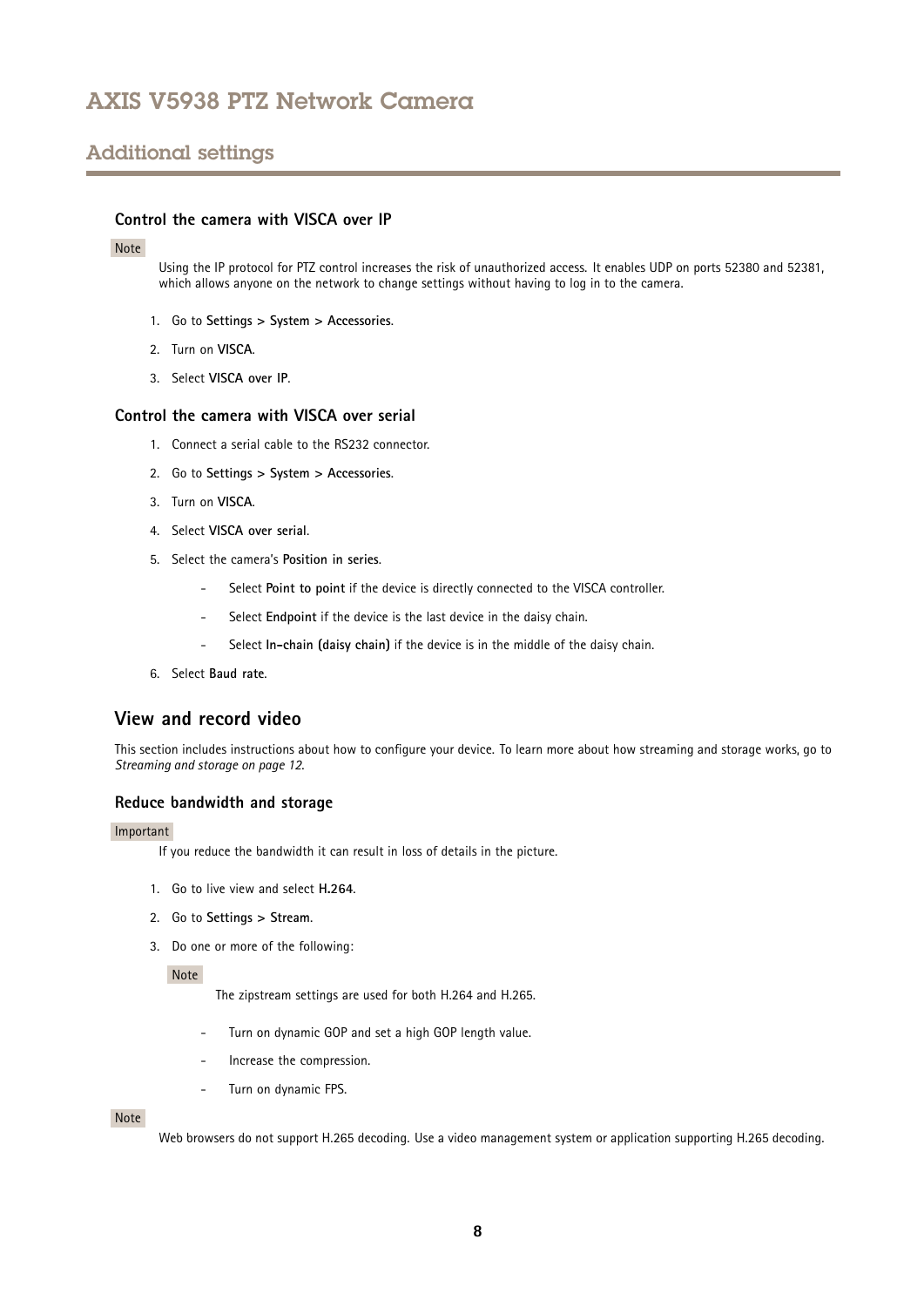# <span id="page-8-0"></span>Additional settings

### **View a live video stream on a monitor**

Your camera can transmit a live video stream to a monitor even without a network connection.

• Connect an external monitor using the HDMI connector or the SDI connector.

### **Set up network storage**

To store recordings on the network, you need to set up your network storage.

- 1. Go to **Settings <sup>&</sup>gt; System** <sup>&</sup>gt; **Storage**.
- 2. Click **Setup** under **Network storage**.
- 3. Enter the IP address of the host server.
- 4. Enter the name of the shared location on the host server.
- 5. Move the switch if the share requires <sup>a</sup> login, and enter username and password.
- 6. Click **Connect**.

#### **Record and watch video**

To record video you must first set up network storage, see *Set up network storage on page 9* , or have an SD card installed.

#### **Record video**

- 1. Go to the live view.
- 2. To start <sup>a</sup> recording, click **Record**. Click again to stop the recording.

#### **Watch video**

- 1. Click **Storage <sup>&</sup>gt; Go to recordings**.
- 2. Select your recording in the list and it will play automatically.

## **Set up rules and alerts**

You can create rules to make your device perform an action when certain events occur. A rule consists of conditions and actions. The conditions can be used to trigger the actions. For example, the device can start <sup>a</sup> recording or send an email when it detects motion, or show an overlay text while the device is recording.

### **Trigger an action**

- 1. Go to **Settings <sup>&</sup>gt; System <sup>&</sup>gt; Events** to set up <sup>a</sup> rule. The rule defines when the device will perform certain actions. Rules can be setup as scheduled, recurring, or for example, triggered by motion detection.
- 2. Select the **Condition** that must be met to trigger the action. If you specify more than one condition for the rule, all of the conditions must be met to trigger the action.
- 3. Select which **Action** the device should perform when the conditions are met.

#### Note

If you make changes to an active rule, you have to restart the rule for the changes to take effect.

#### Note

If you change the definition of <sup>a</sup> stream profile that is used in <sup>a</sup> rule, you have to to restart all the rules that use that stream profile.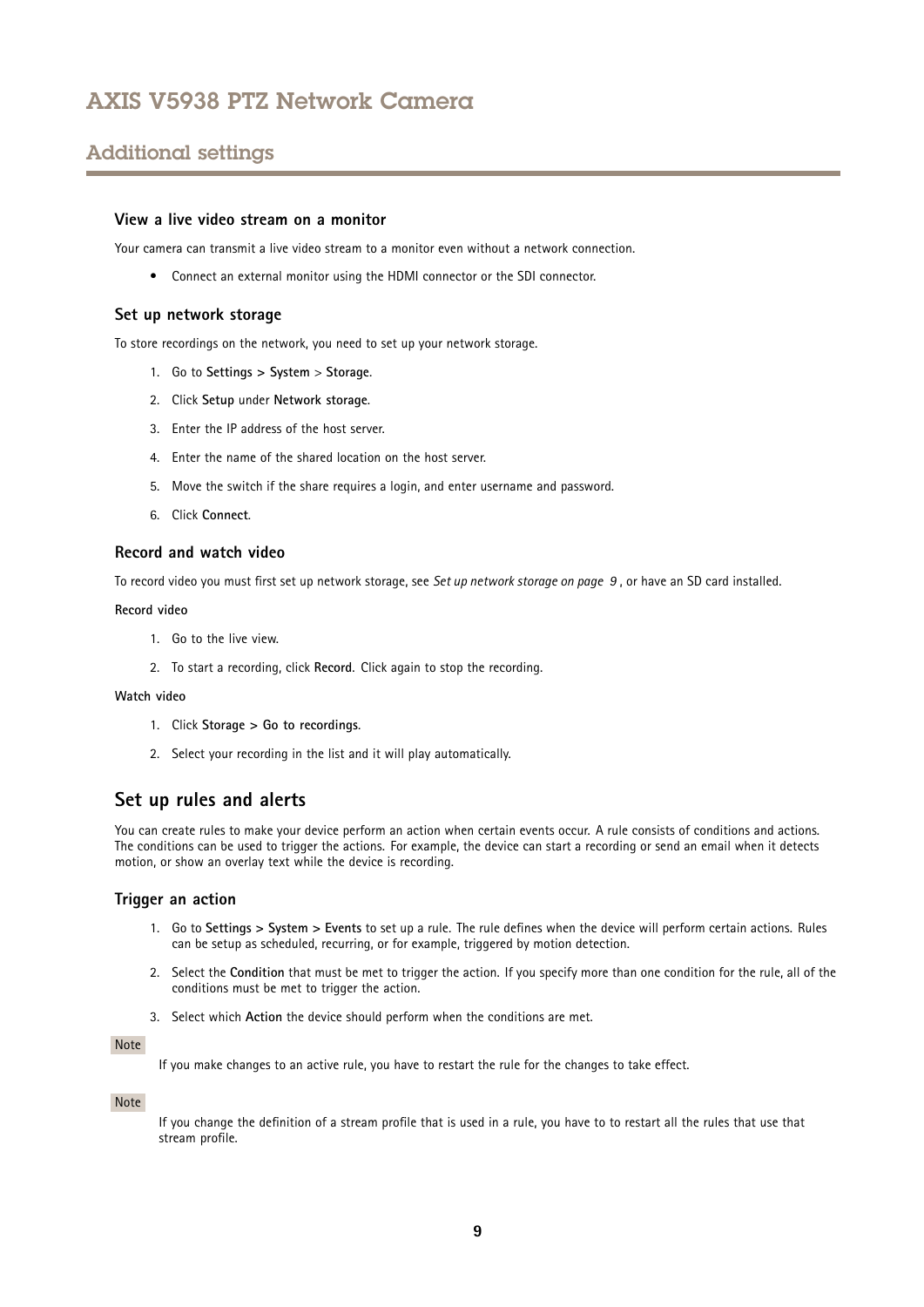# <span id="page-9-0"></span>Additional settings

## **Audio**

## **Add audio to your recording**

Turn on audio:

- 1. Go to **Settings <sup>&</sup>gt; Audio** and turn on **Allow audio**.
- 2. Go to **Input <sup>&</sup>gt; Type** and select your audio source.

Edit the stream profile which is used for the recording:

- 3. Go to **Settings <sup>&</sup>gt; Stream** and click **Stream profiles**.
- 4. Select the stream profile and click **Audio**.
- 5. Select the checkbox and select **Include**.
- 6. Click **Save**.
- 7. Click **Close**.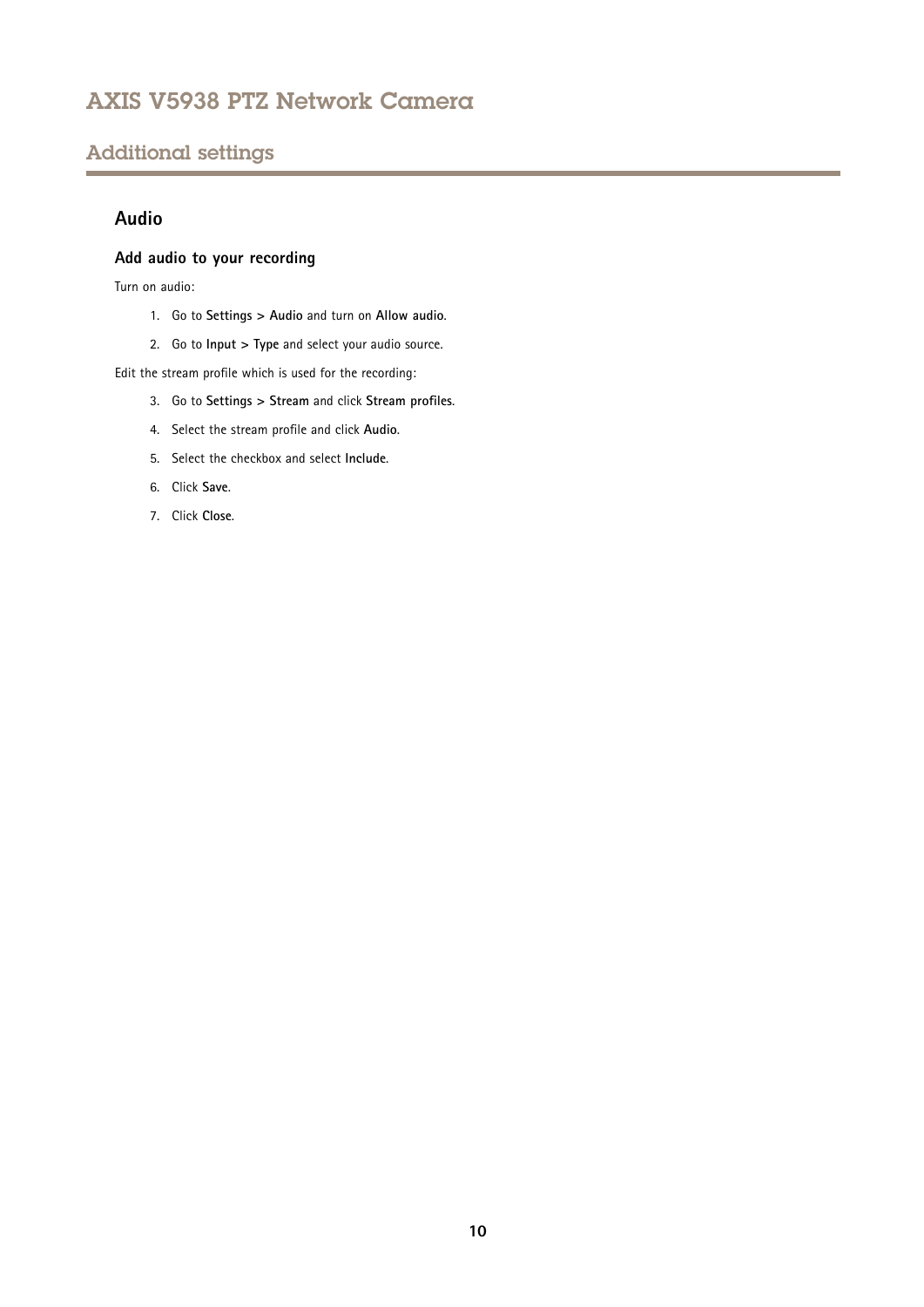# <span id="page-10-0"></span>Cleaning recommendations

# Cleaning recommendations

## *NOTICE*

Never use harsh detergent, for example gasoline, benzene, or acetone.

- 1. Use <sup>a</sup> can of compressed air to remove any dust or loose dirt from the device.
- 2. If necessary, clean the lens with <sup>a</sup> soft cloth dampened with lukewarm water.

## Note

Avoid cleaning in direct sunlight or at elevated temperatures, as this may cause stains when the water droplets dry.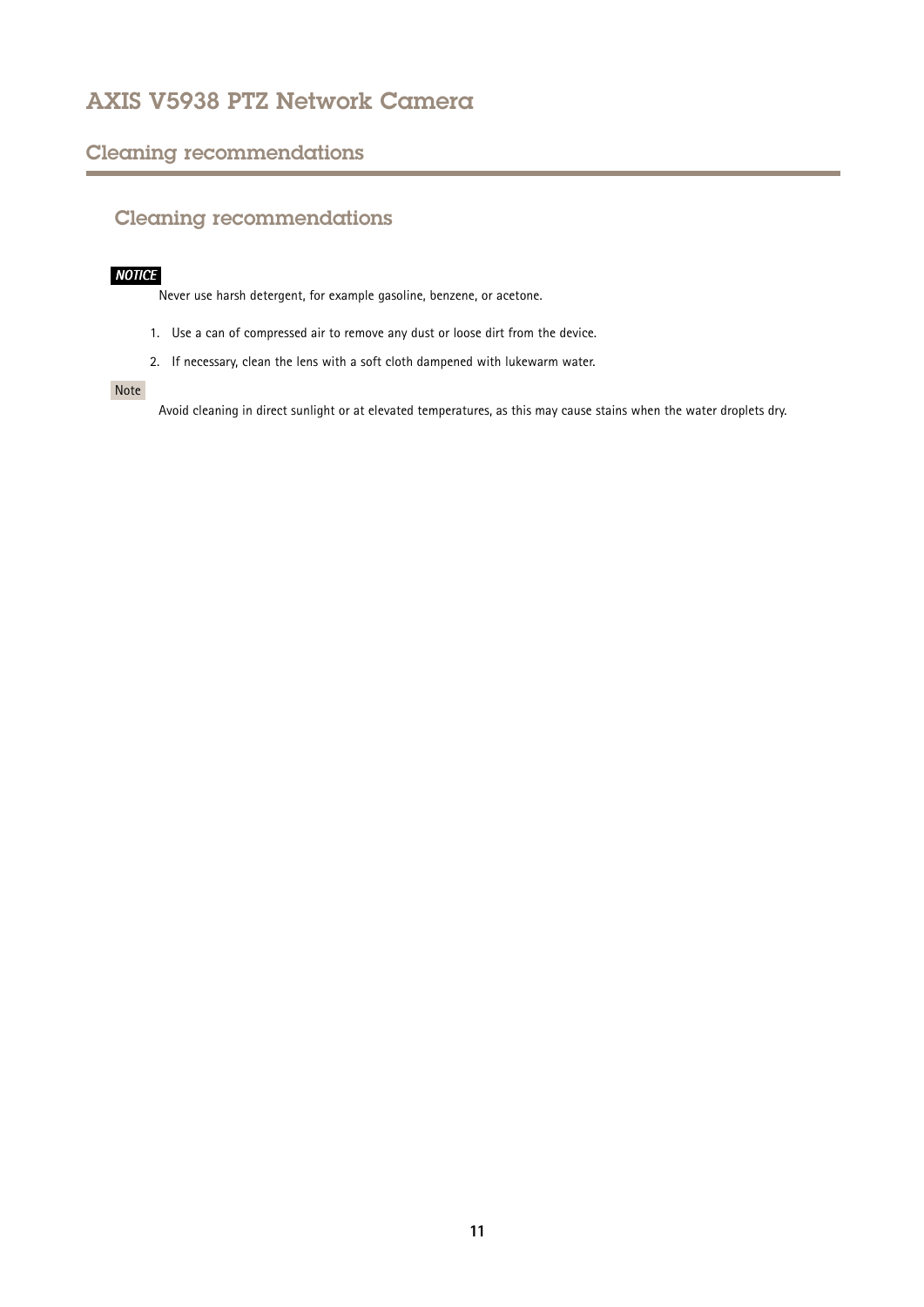## <span id="page-11-0"></span>Learn more

## Learn more

## **Capture modes**

Capture mode defines the maximum resolution and maximum frame rate available in the Axis product. The capture mode also affects light sensitivity. A capture mode with <sup>a</sup> high maximum frame rate has reduced light sensitivity and vice versa.

Which capture mode to choose depends on the requirements of frame rate and resolution for the specific surveillance setup. For specifications about available capture modes, see the product's datasheet at *[axis.com](https://www.axis.com)*.

## **Overlays**

### Note

Overlays are not included in the video stream when using SIP calls.

### Note

Image and text overlay will not be displayed on video stream over HDMI.

### Note

Image and text overlay will not be displayed on video stream over SDI.

Overlays are superimposed over the video stream. They are used to provide extra information during recordings, such as <sup>a</sup> timestamp, or during product installation and configuration. You can add either text or an image.

## **Streaming and storage**

### **Video compression formats**

Decide which compression method to use based on your viewing requirements, and on the properties of your network. The available options are:

#### **Motion JPEG**

#### Note

To ensure support for the Opus audio codec, the Motion JPEG stream is always sent over RTP.

Motion JPEG, or MJPEG, is <sup>a</sup> digital video sequence that is made up of <sup>a</sup> series of individual JPEG images. These images are then displayed and updated at <sup>a</sup> rate sufficient to create <sup>a</sup> stream that shows constantly updated motion. For the viewer to perceive motion video the rate must be at least <sup>16</sup> image frames per second. Full motion video is perceived at <sup>30</sup> (NTSC) or <sup>25</sup> (PAL) frames per second.

The Motion JPEG stream uses considerable amounts of bandwidth, but provides excellent image quality and access to every image contained in the stream.

### **H.264 or MPEG-4 Part 10/AVC**

#### Note

H.264 is <sup>a</sup> licensed technology. The Axis product includes one H.264 viewing client license. To install additional unlicensed copies of the client is prohibited. To purchase additional licenses, contact your Axis reseller.

H.264 can, without compromising image quality, reduce the size of <sup>a</sup> digital video file by more than 80% compared to the Motion JPEG format and by as much as 50% compared to the MPEG-4 standard. This means that less network bandwidth and storage space are required for <sup>a</sup> video file. Or seen another way, higher video quality can be achieved for <sup>a</sup> given bitrate.

#### **H.265 or MPEG-H Part 2/HEVC**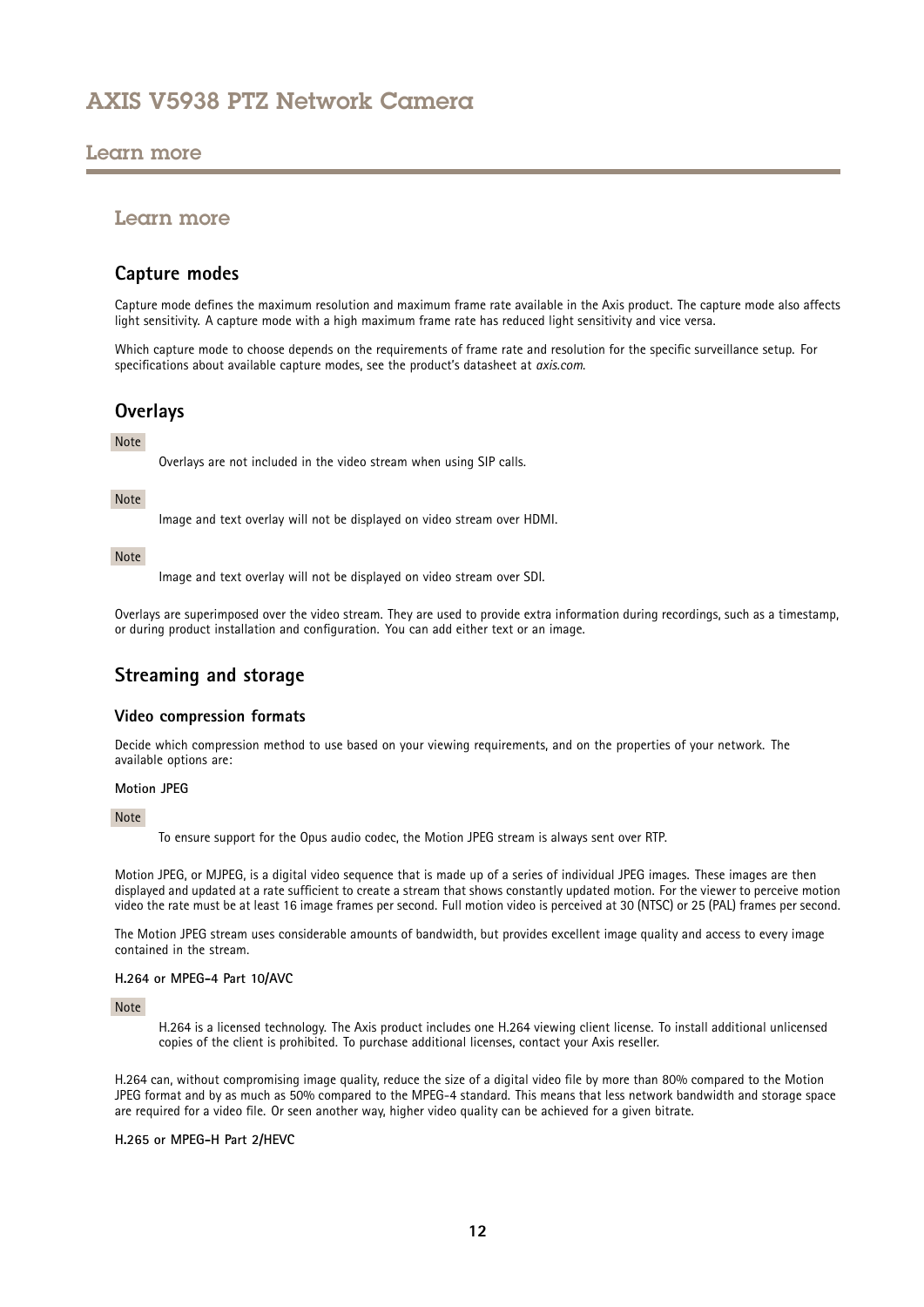## Learn more

### Note

H.265 is licensed technology. The Axis product includes one H.265 viewing client license. To install additional unlicensed copies of the client is prohibited. To purchase additional licenses, contact your Axis reseller.

### **How do Image, Stream, and Stream profile settings relate to each other?**

The **Image** tab contains camera settings that affect all video streams from the product. If you change something in this tab, it immediately affects all video streams and recordings.

The **Stream** tab contains settings for video streams. You get these settings if you request <sup>a</sup> video stream from the product and don't specify for example resolution, or frame rate. When you change the settings in the **Stream** tab, it doesn't affect ongoing streams, but it will take effect when you start <sup>a</sup> new stream.

The **Stream profiles** settings override the settings from the **Stream** tab. If you request <sup>a</sup> stream with <sup>a</sup> specific stream profile, the stream contains the settings of that profile. If you request <sup>a</sup> stream without specifying <sup>a</sup> stream profile, or request <sup>a</sup> stream profile that doesn't exist in the product, the stream contains the settings from the **Stream** tab.

#### **Bitrate control**

With bitrate control, you can manage the bandwidth consumption of your video stream.

#### **Variable bitrate (VBR)**

With variable bitrate, the bandwidth consumption varies based on the level of activity in the scene. The more activity in the scene, the more bandwidth you need. You are guaranteed constant image quality but it requires storage margins.



#### **Maximum bitrate (MBR)**

With maximum bitrate, you can set <sup>a</sup> target bitrate to handle bitrate limitations in your system. You may see <sup>a</sup> decline in image quality or frame rate when the instantaneous bitrate is kept below the specified target bitrate. You can choose to either prioritize image quality or frame rate. We recommend that you configure the target bitrate to <sup>a</sup> higher value than the expected bitrate. This gives you <sup>a</sup> margin for additional complexity that needs to be captured.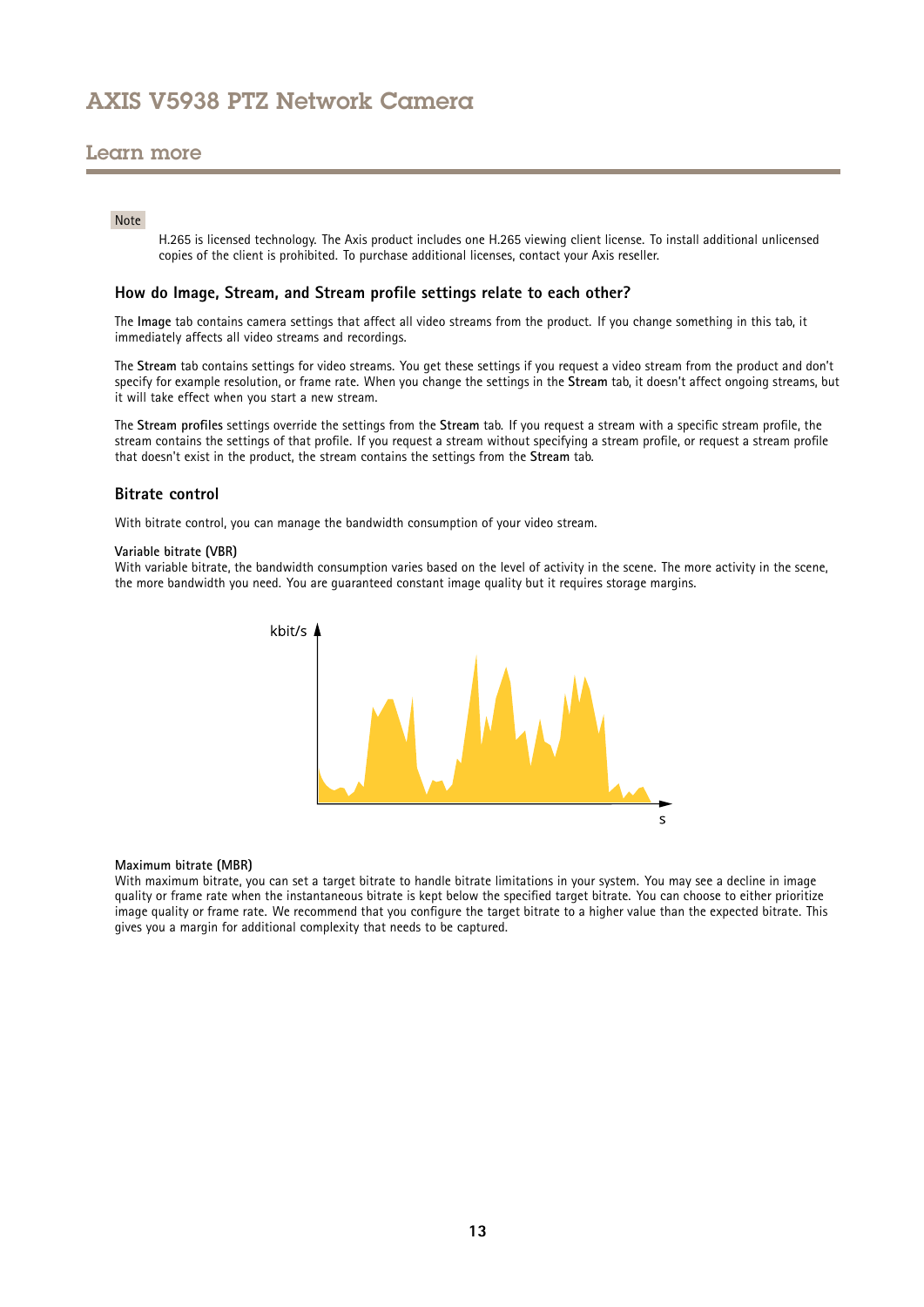## Learn more



*1 Target bitrate*

#### **Average bitrate (ABR)**

With average bitrate, the bitrate is automatically adjusted over a longer timescale. This is so you can meet the specified target and provide the best video quality based on your available storage. Bitrate is higher in scenes with <sup>a</sup> lot of activity, compared to static scenes. You are more likely to get better image quality when needed when using the average bitrate option. You can define the total storage required to store the video stream for <sup>a</sup> specified amount of time (retention time) when image quality is adjusted to meet the specified target bitrate. Specify the average bitrate settings in one of the following ways:

- To calculate the estimated storage need, set the target bitrate and the retention time.
- To calculate the average bitrate, based on available storage and required retention time, use the target bitrate calculator.



- *1 Target bitrate*
- *2 Actual average bitrate*

You can also turn on maximum bitrate and specify <sup>a</sup> target bitrate within the average bitrate option.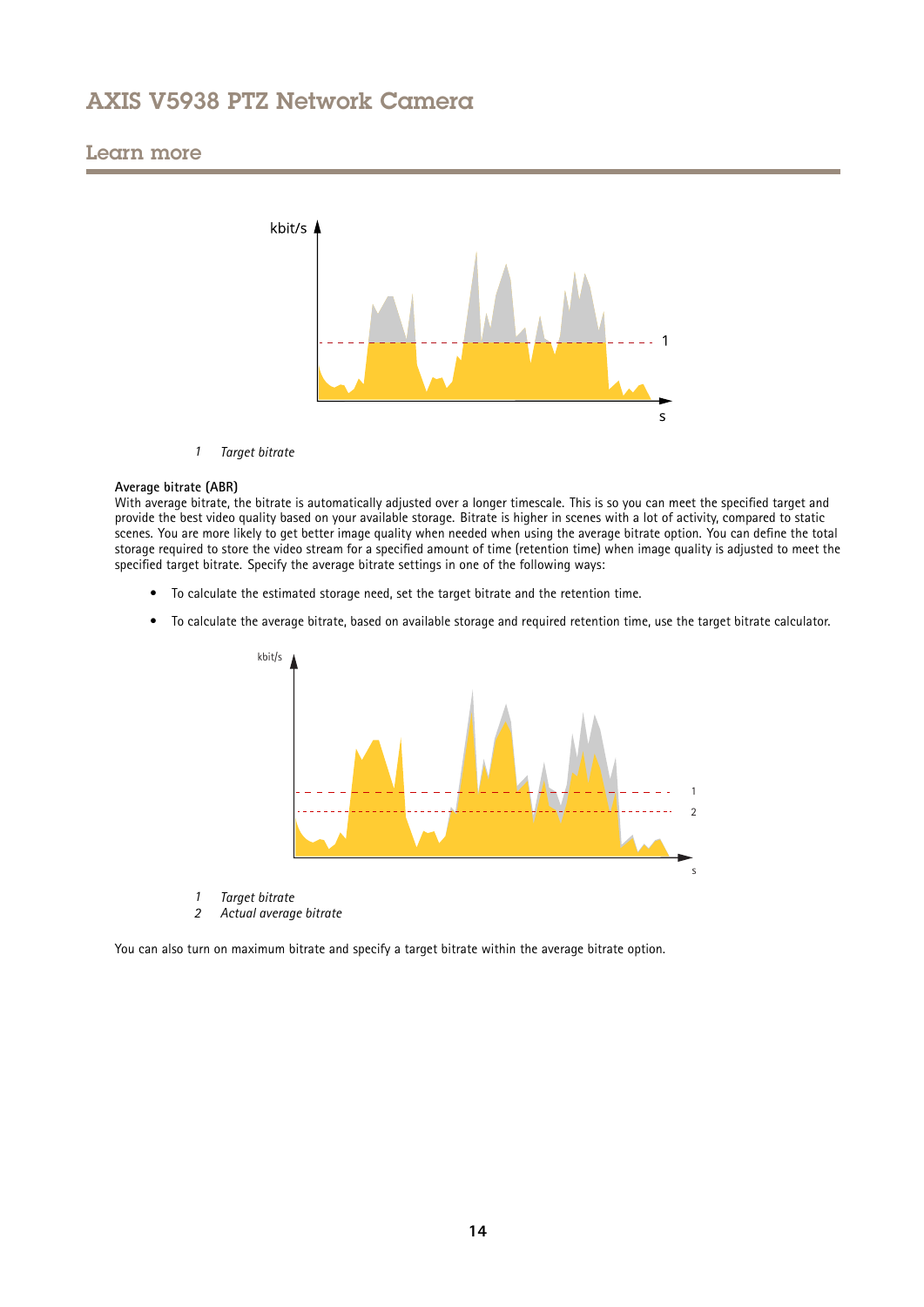## <span id="page-14-0"></span>Learn more



- *1 Target bitrate*
- *2 Actual average bitrate*

# **Applications**

AXIS Camera Application Platform (ACAP) is an open platform that enables third parties to develop analytics and other applications for Axis products. To find out more about available applications, downloads, trials and licenses, go to *[axis.com/applications](https://www.axis.com/applications)*.

To find the user manuals for Axis applications, go to *[axis.com](https://www.axis.com)*.

Note

• Several applications can run at the same time but some applications might not be compatible with each other. Certain combinations of applications might require too much processing power or memory resources when run in parallel. Verify that the applications work together before deployment.



*How to download and install an application*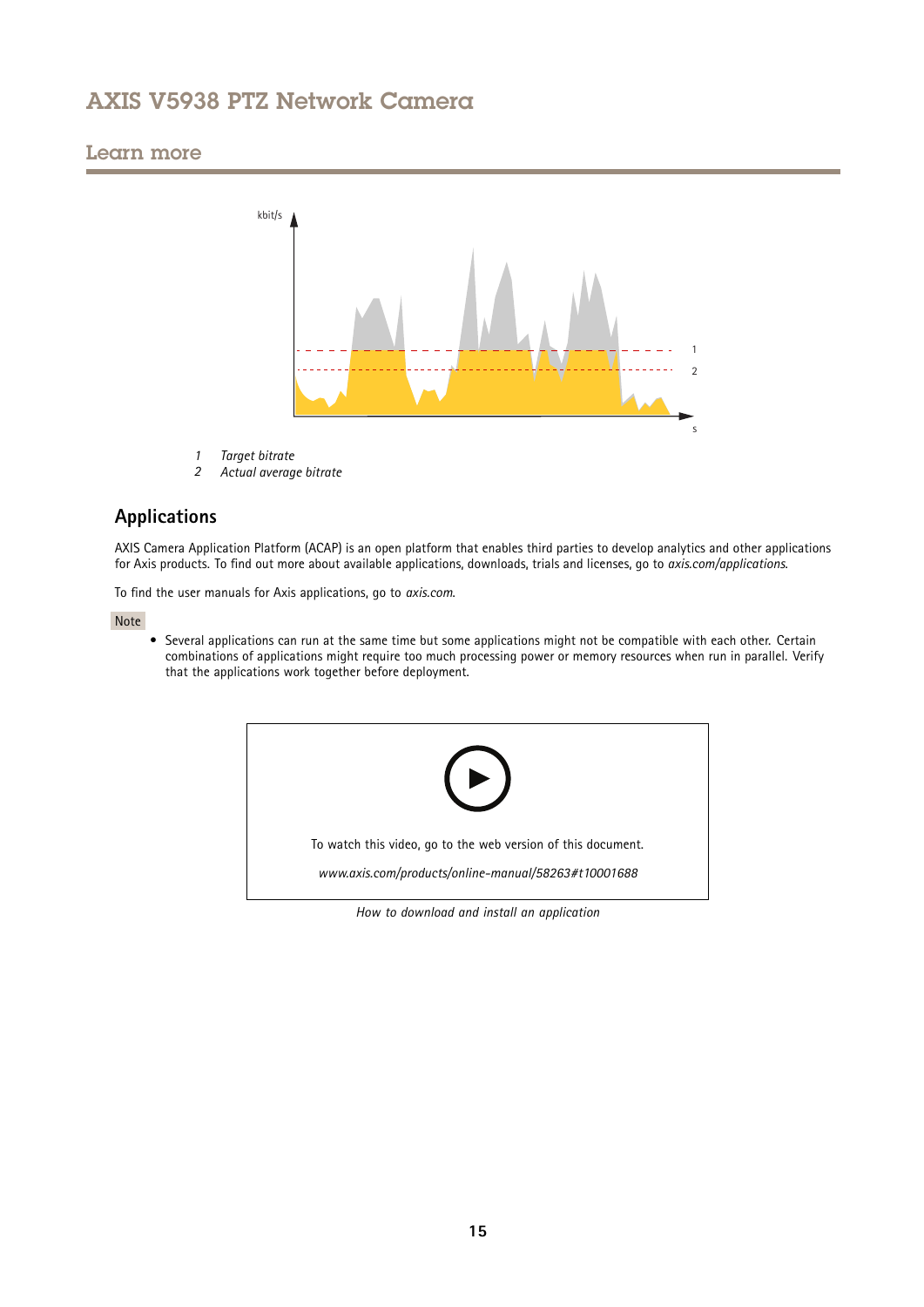# **AXIS V5938 PT**

## Learn more



*How to activate an application licence code on <sup>a</sup> device*

## **Autotracking**

With autotracking, the camera automatically zooms in on and tracks moving objects, for example <sup>a</sup> vehicle or <sup>a</sup> person. You can manually select an object to track, or set up trigger areas and let the camera detect moving objects. The application is best suited for open areas with no obscuring objects and where movement is unusual. When the camera doesn't track an object, it returns to its home position.

#### Important

• Autotracking is designed for areas with <sup>a</sup> limited amount of movement.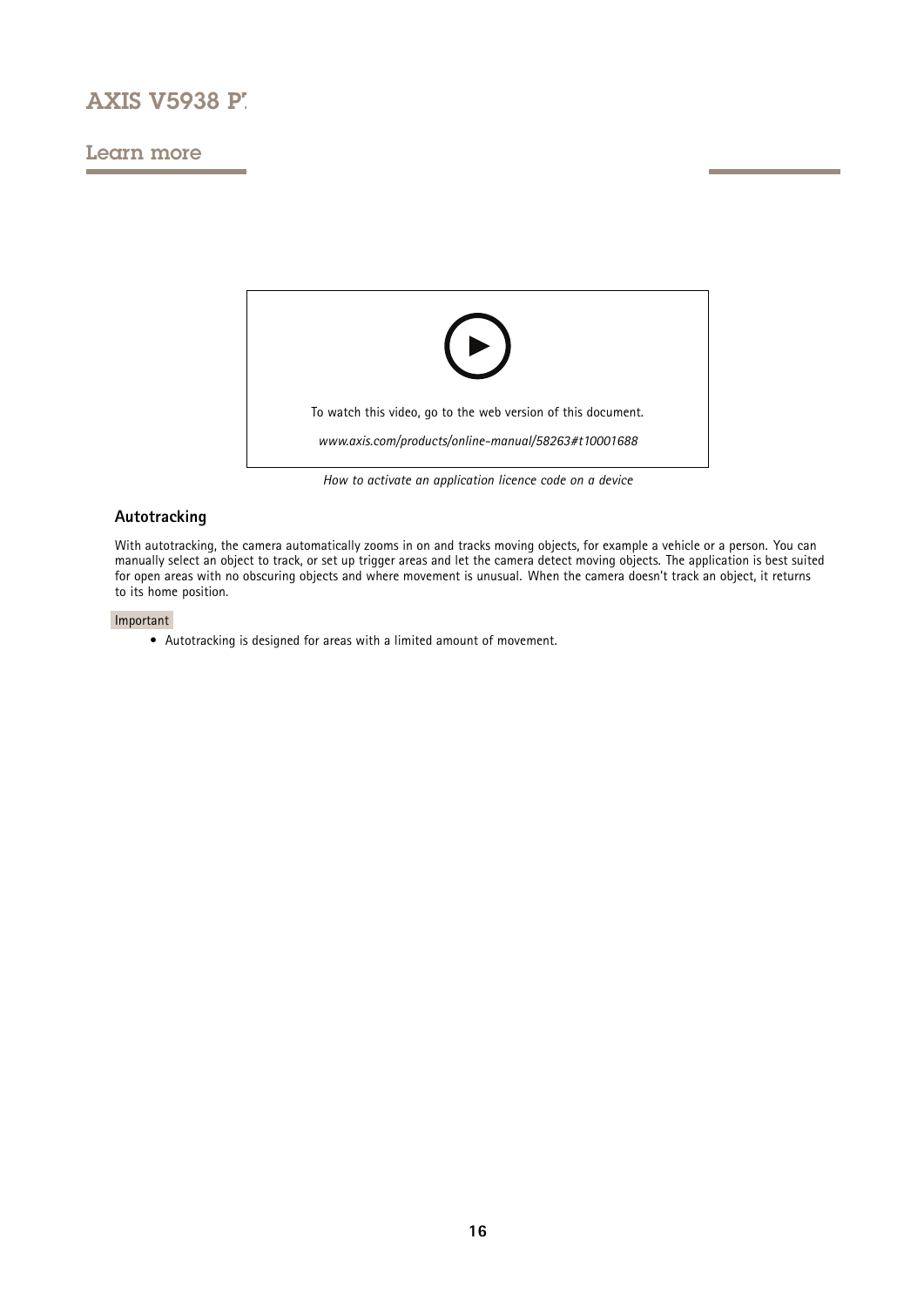# <span id="page-16-0"></span>Troubleshooting

## Troubleshooting

## **Reset to factory default settings**

#### Important

Reset to factory default should be used with caution. A reset to factory default resets all settings, including the IP address, to the factory default values.

To reset the product to the factory default settings:

- 1. Disconnect power from the product.
- 2. Press and hold the control button while reconnecting power. See *Product [overview](#page-20-0) on page [21](#page-20-0)*.
- 3. Keep the control button pressed for 15–30 seconds until the status LED indicator flashes amber.
- 4. Release the control button. The process is complete when the status LED indicator turns green. The product has been reset to the factory default settings. If no DHCP server is available on the network, the default IP address is 192.168.0.90.
- 5. Use the installation and management software tools to assign an IP address, set the password, and access the video stream.

The installation and management software tools are available from the support pages on *[axis.com/support](https://www.axis.com/support)*.

It is also possible to reset parameters to factory default through the web interface. Go to **Settings <sup>&</sup>gt; System <sup>&</sup>gt; Maintenance** and click **Default**.

## **Firmware options**

Axis offers product firmware management according to either the active track or the long-term support (LTS) tracks. Being on the active track means continuously getting access to all the latest product features, while the LTS tracks provide <sup>a</sup> fixed platform with periodic releases focused mainly on bug fixes and security updates.

Using firmware from the active track is recommended if you want to access the newest features, or if you use Axis end-to-end system offerings. The LTS tracks are recommended if you use third-party integrations, which are not continuously validated against the latest active track. With LTS, the products can maintain cybersecurity without introducing any significant functional changes or affecting any existing integrations. For more detailed information about Axis product firmware strategy, go to *[axis.com/support/firmware](https://www.axis.com/support/firmware)*.

## **Check the current firmware**

Firmware is the software that determines the functionality of network devices. One of your first actions when troubleshooting <sup>a</sup> problem should be to check the current firmware version. The latest version may contain <sup>a</sup> correction that fixes your particular problem.

To check the current firmware:

1. Go to the product's webpage.



3. Click **About**.

## **Upgrade the firmware**

#### Important

Preconfigured and customized settings are saved when the firmware is upgraded (provided that the features are available in the new firmware) although this is not guaranteed by Axis Communications AB.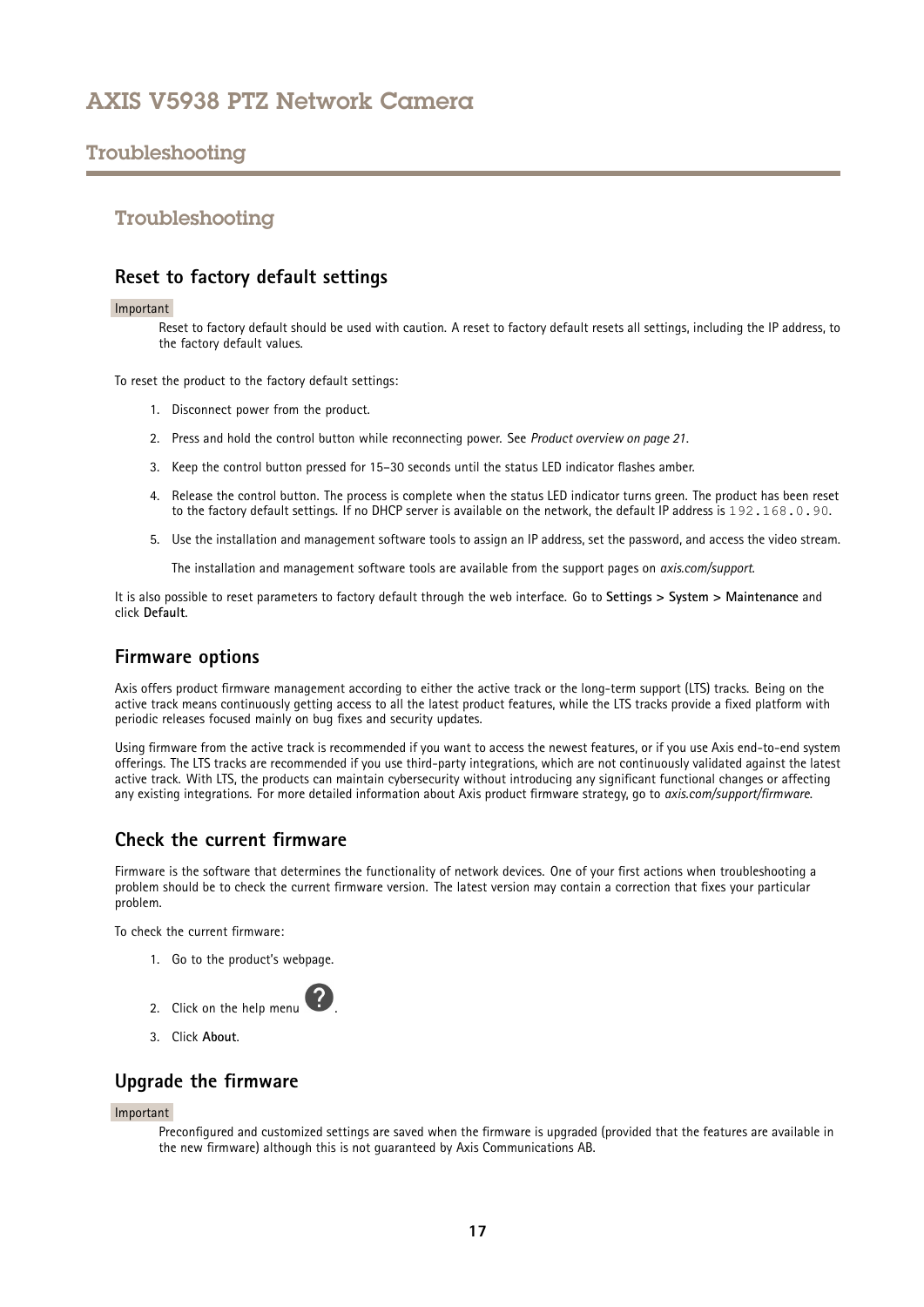# <span id="page-17-0"></span>Troubleshooting

### Important

Make sure the product remains connected to the power source throughout the upgrade process.

### Note

When you upgrade the product with the latest firmware in the active track, the product receives the latest functionality available. Always read the upgrade instructions and release notes available with each new release before upgrading the firmware. To find the latest firmware and the release notes, go to *[axis.com/support/firmware](https://www.axis.com/support/firmware)*.

AXIS Device Manager can be used for multiple upgrades. Find out more at *[axis.com/products/axis-device-manager](https://www.axis.com/products/axis-device-manager)*.



1. Download the firmware file to your computer, available free of charge at *[axis.com/support/firmware](https://www.axis.com/support/firmware)*.

- 2. Log in to the product as an administrator.
- 3. Go to **Settings <sup>&</sup>gt; System <sup>&</sup>gt; Maintenance**. Follow the instructions on the page. When the upgrade has finished, the product restarts automatically.

## **Technical issues, clues and solutions**

If you can't find what you're looking for here, try the troubleshooting section at *[axis.com/support](https://www.axis.com/support)*.

#### **Problems upgrading the firmware**

| Firmware upgrade failure           | If the firmware upgrade fails, the device reloads the previous firmware. The most common reason<br>is that the wrong firmware file has been uploaded. Check that the name of the firmware file<br>corresponds to your device and try again. |
|------------------------------------|---------------------------------------------------------------------------------------------------------------------------------------------------------------------------------------------------------------------------------------------|
| Problems after firmware<br>upgrade | If you experience problems after a firmware upgrade, roll back to the previously installed version<br>from the Maintenance page.                                                                                                            |
| Problems setting the IP address    |                                                                                                                                                                                                                                             |

#### The device is located on a different subnet If the IP address intended for the device and the IP address of the computer used to access the device are located on different subnets, you cannot set the IP address. Contact your network administrator to obtain an IP address.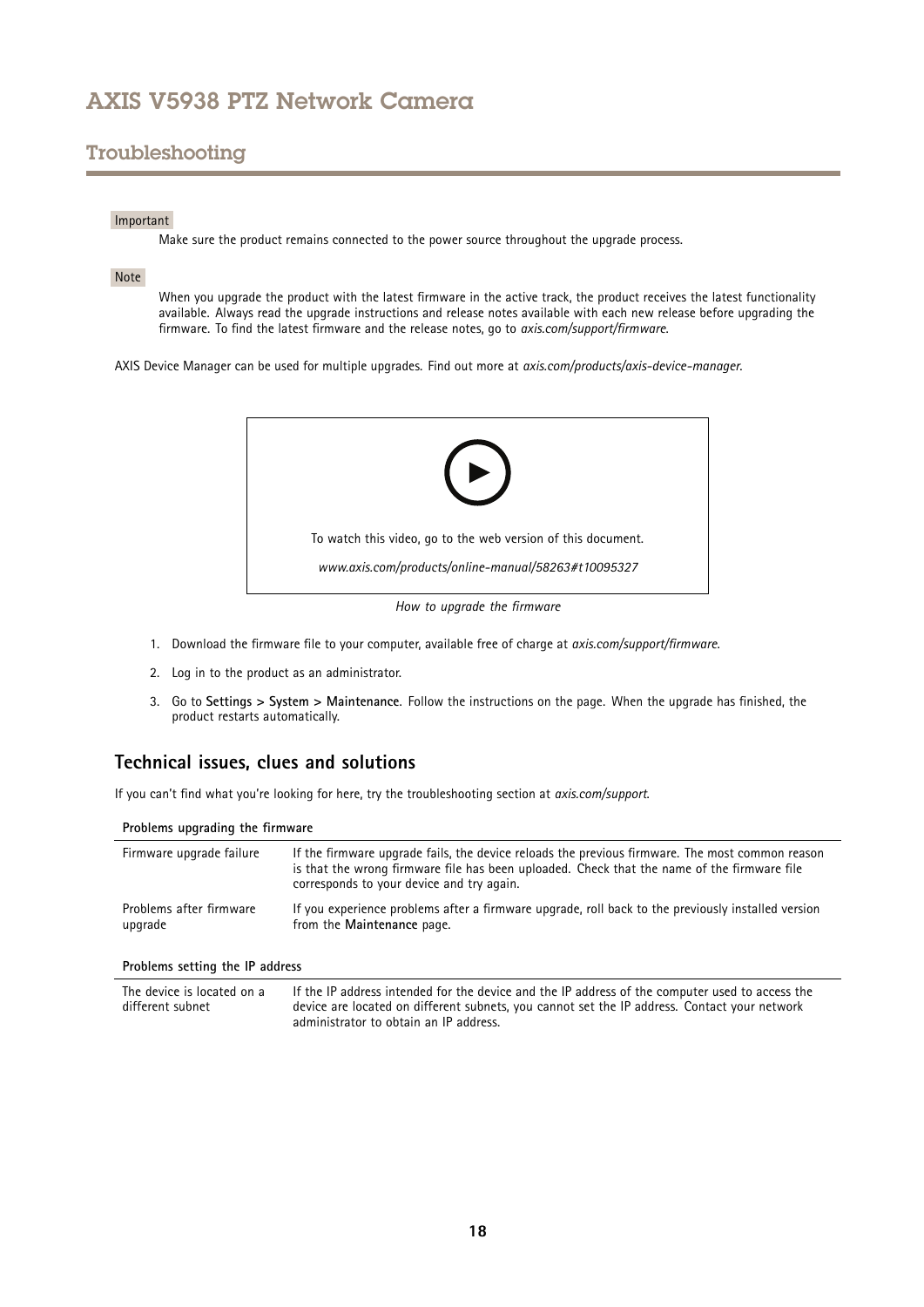# Troubleshooting

| The IP address is being used<br>by another device                         | Disconnect the Axis device from the network. Run the ping command (in a Command/DOS window,<br>type ping and the IP address of the device):                                                                                                                                                                                                                                                                           |  |  |
|---------------------------------------------------------------------------|-----------------------------------------------------------------------------------------------------------------------------------------------------------------------------------------------------------------------------------------------------------------------------------------------------------------------------------------------------------------------------------------------------------------------|--|--|
|                                                                           | • If you receive: Reply from <ip address="">: bytes=32; time=10<br/>this means that the IP address may already be in use by another device on the network.<br/>Obtain a new IP address from the network administrator and reinstall the device.<br/>If you receive: Request timed out, this means that the IP address is available<br/>for use with the Axis device. Check all cabling and reinstall the device.</ip> |  |  |
| Possible IP address conflict<br>with another device on the<br>same subnet | The static IP address in the Axis device is used before the DHCP server sets a dynamic address.<br>This means that if the same default static IP address is also used by another device, there may<br>be problems accessing the device.                                                                                                                                                                               |  |  |
| The device cannot be accessed from a browser                              |                                                                                                                                                                                                                                                                                                                                                                                                                       |  |  |
|                                                                           |                                                                                                                                                                                                                                                                                                                                                                                                                       |  |  |
| Cannot log in                                                             | When HTTPS is enabled, ensure that the correct protocol (HTTP or HTTPS) is used when attempting<br>to log in. You may need to manually type http or https in the browser's address field.                                                                                                                                                                                                                             |  |  |
|                                                                           | If the password for the user root is lost, the device must be reset to the factory default settings.<br>See Reset to factory default settings on page 17.                                                                                                                                                                                                                                                             |  |  |
| The IP address has been<br>changed by DHCP                                | IP addresses obtained from a DHCP server are dynamic and may change. If the IP address has been<br>changed, use AXIS IP Utility or AXIS Device Manager to locate the device on the network. Identify<br>the device using its model or serial number, or by the DNS name (if the name has been configured).                                                                                                            |  |  |
|                                                                           | If required, a static IP address can be assigned manually. For instructions, go to axis.com/support.                                                                                                                                                                                                                                                                                                                  |  |  |

### **The device is accessible locally but not externally**

To access the device externally, we recommend using one of the following applications for Windows® :

- AXIS Companion: free of charge, ideal for small systems with basic surveillance needs. AXIS Camera Station: 30-day trial version free of charge, ideal for small to mid-size systems.
- For instructions and download, go to *[axis.com/vms](https://www.axis.com/vms)*.

### **Problems with streaming**

| Multicast H.264 only          | Check if your router supports multicasting, or if the router settings between the client and the |  |
|-------------------------------|--------------------------------------------------------------------------------------------------|--|
| accessible by local clients   | device need to be configured. The TTL (Time To Live) value may need to be increased.             |  |
| No multicast H.264            | Check with your network administrator that the multicast addresses used by the Axis device       |  |
| displayed in the client       | are valid for your network.                                                                      |  |
|                               | Check with your network administrator to see if there is a firewall preventing viewing.          |  |
| Poor rendering of H.264       | Ensure that your graphics card is using the latest driver. The latest drivers can usually be     |  |
| images                        | downloaded from the manufacturer's website.                                                      |  |
| Color saturation is different | Modify the settings for your graphics adapter. Go to the adapter's documentation for more        |  |
| in H.264 and Motion JPEG      | information.                                                                                     |  |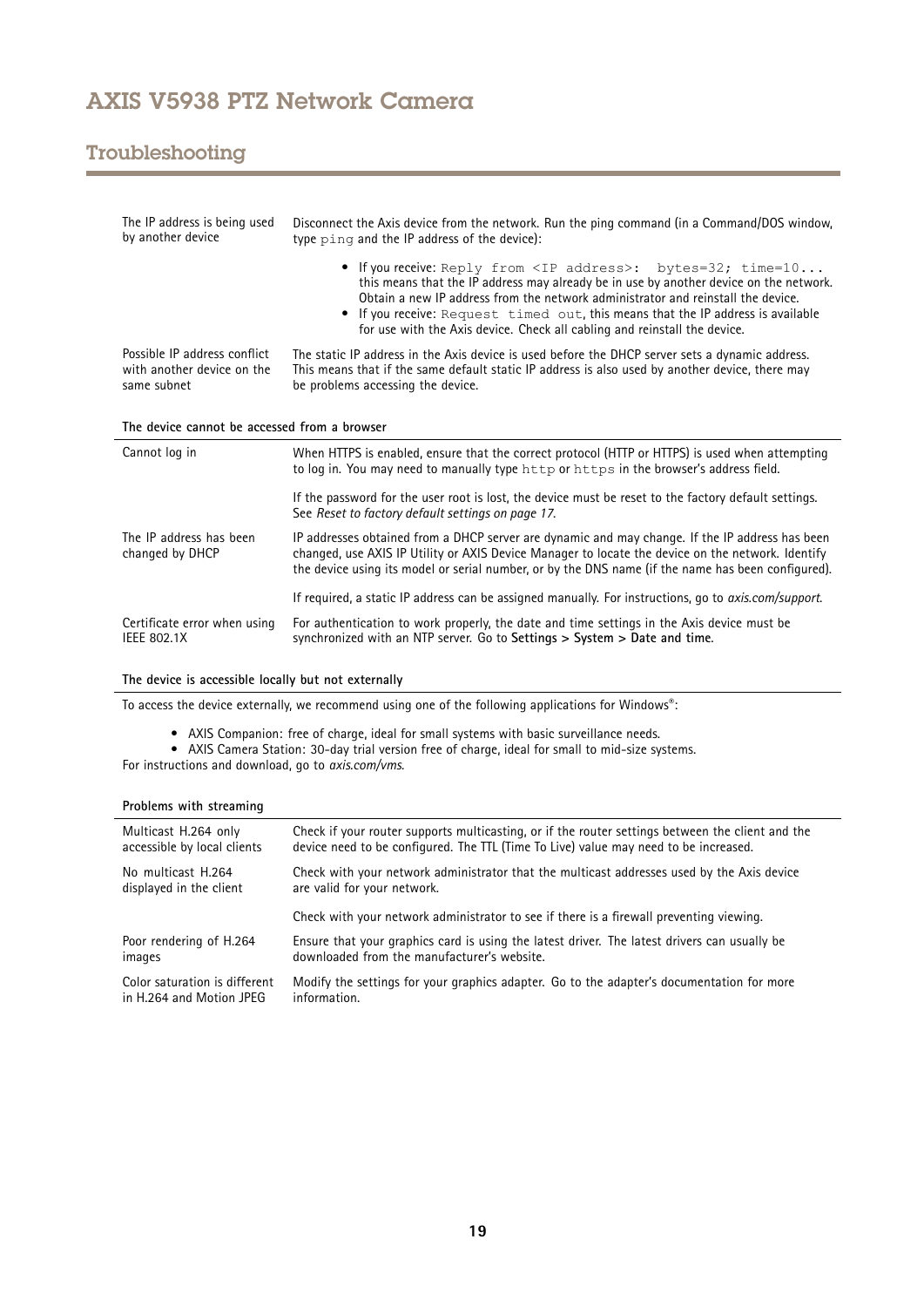# <span id="page-19-0"></span>Troubleshooting

| Lower frame rate than<br>expected | • See Performance considerations on page 20.<br>• Reduce the number of applications running on the client computer.<br>• Limit the number of simultaneous viewers.<br>• Check with the network administrator that there is enough bandwidth available.<br>• Lower the image resolution.<br>• Log in to the device's webpage and set a capture mode that prioritizes frame rate.<br>Changing the capture mode to prioritize frame rate might lower the maximum<br>resolution depending on the device used and capture modes available.<br>• The maximum frames per second is dependent on the utility frequency (60/50 Hz)<br>of the Axis device. |
|-----------------------------------|--------------------------------------------------------------------------------------------------------------------------------------------------------------------------------------------------------------------------------------------------------------------------------------------------------------------------------------------------------------------------------------------------------------------------------------------------------------------------------------------------------------------------------------------------------------------------------------------------------------------------------------------------|
| Can't select H.265 encoding       | Web browsers do not support H.265 decoding. Use a video management system or application                                                                                                                                                                                                                                                                                                                                                                                                                                                                                                                                                         |
| in live view                      | supporting H.265 decoding.                                                                                                                                                                                                                                                                                                                                                                                                                                                                                                                                                                                                                       |

# **Performance considerations**

When setting up your system, it is important to consider how various settings and situations affect the performance. Some factors affect the amount of bandwidth (the bitrate) required, others can affect the frame rate, and some affect both. If the load on the CPU reaches its maximum, this also affects the frame rate.

The following factors are the most important to consider:

- • High image resolution or lower compression levels result in images containing more data which in turn affects the bandwidth.
- Rotating the image in the GUI will increase the product's CPU load.
- •Access by large numbers of Motion JPEG or unicast H.264 clients affects the bandwidth.
- • Simultaneous viewing of different streams (resolution, compression) by different clients affects both frame rate and bandwidth.

Use identical streams wherever possible to maintain <sup>a</sup> high frame rate. Stream profiles can be used to ensure that streams are identical.

- Accessing Motion JPEG and H.264 video streams simultaneously affects both frame rate and bandwidth.
- Heavy usage of event settings affects the product's CPU load which in turn affects the frame rate.
- Using HTTPS may reduce frame rate, in particular if streaming Motion JPEG.
- Heavy network utilization due to poor infrastructure affects the bandwidth.
- •Viewing on poorly performing client computers lowers perceived performance and affects frame rate.
- • Running multiple AXIS Camera Application Platform (ACAP) applications simultaneously may affect the frame rate and the general performance.

## **Contact support**

Contact support at *[axis.com/support](https://www.axis.com/support)*.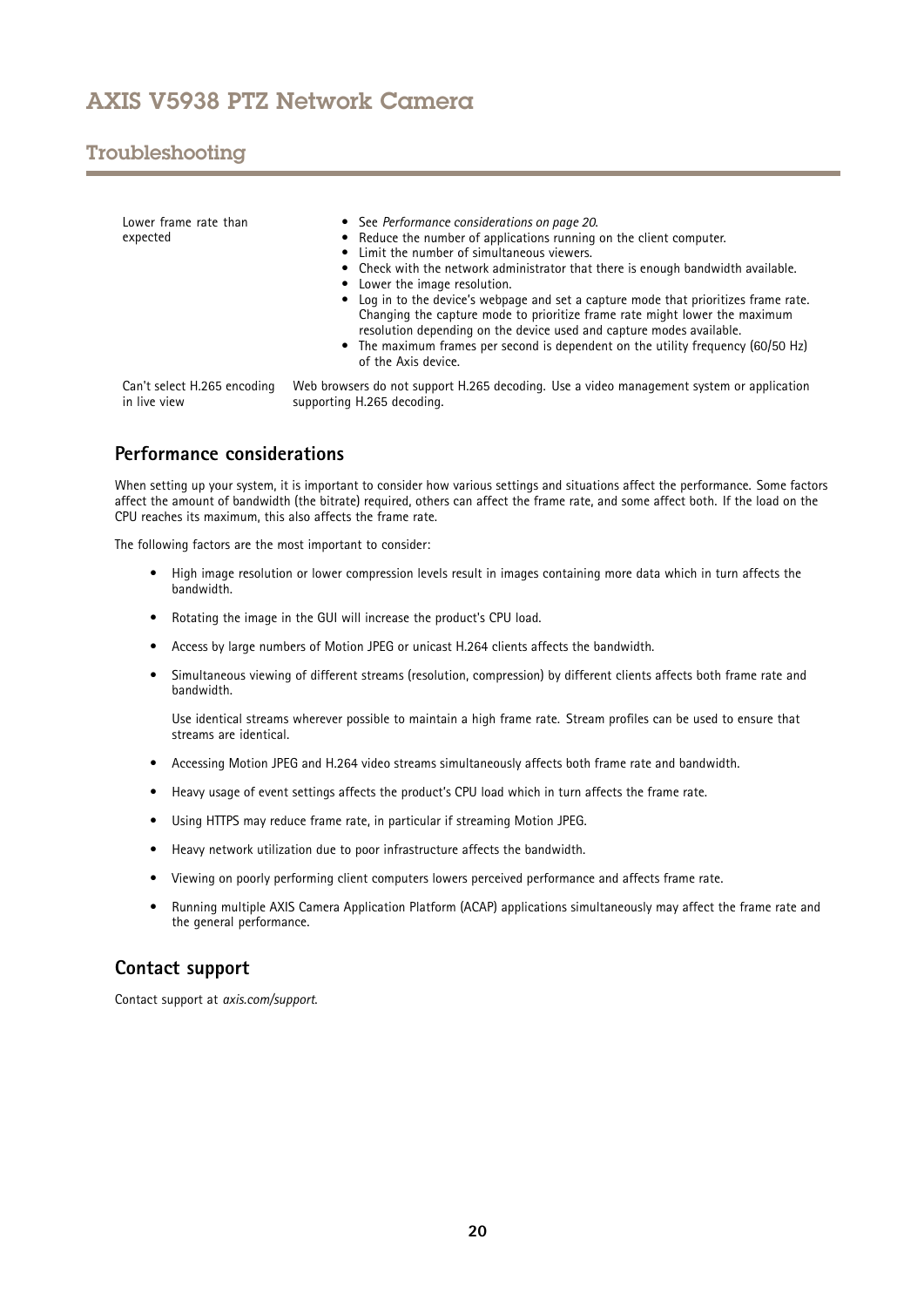# <span id="page-20-0"></span>Specifications

# Specifications

## **Product overview**



- *<sup>1</sup> Tally LED (3x)*
- *<sup>2</sup> Part number (P/N) & Serial number (S/N)*
- *3 SD card slot (SDHC)*
- *4 Status LED indicator*
- *5 I/O connector*
- *6 VISCA connector (RS-232)*
- *7 Control button*
- *8 Power connector*
- *9 3.5 mm, unbalanced audio in*
- *10 3.5 mm, unbalanced audio out*
- *11 Network connector*
- *<sup>12</sup> Microphone phantom power LED (XLR)*
- *13 XLR, balanced audio in (left)*
- *<sup>14</sup> XLR, balanced audio in (right)*
- *15 HDMI connector*
- *16 BNC connector (SDI)*

# **LED indicators**

| <b>Status LED</b> | Indication                                                                          |
|-------------------|-------------------------------------------------------------------------------------|
| Unlit             | Connection and normal operation.                                                    |
| Green             | Shows steady green for 10 seconds for normal operation after startup completed.     |
| Amber             | Steady during startup. Flashes during firmware upgrade or reset to factory default. |
| Amber/Red         | Flashes amber/red if network connection is unavailable or lost.                     |
| Red               | Firmware upgrade failure.                                                           |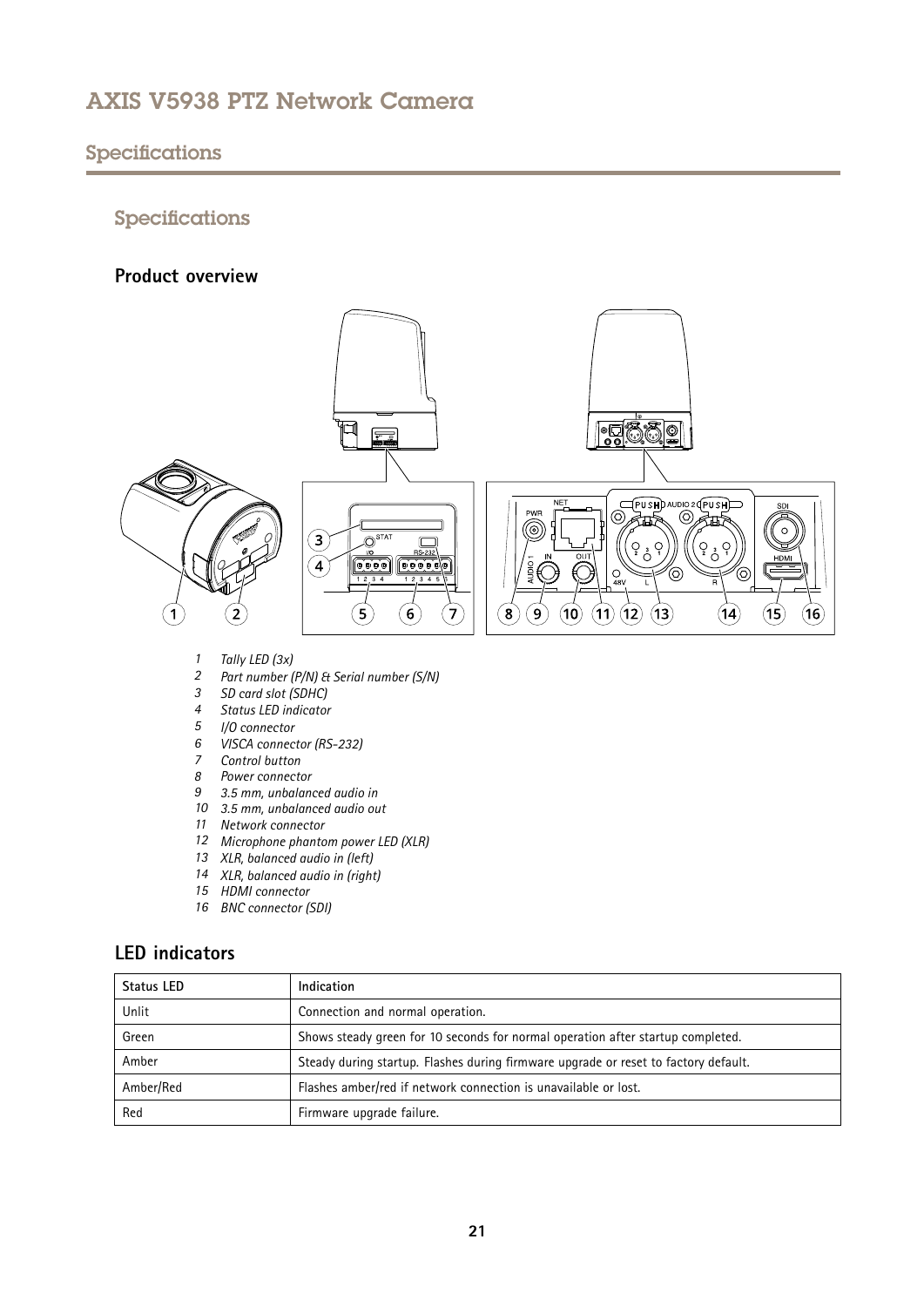# <span id="page-21-0"></span>Specifications

| Microphone power LED | Indication         |
|----------------------|--------------------|
| Unlit                | Phantom power off. |
| Blue                 | Phantom power on.  |

### Note

• The tally LED (indication LED) only indicates network transmission. If video or audio is only transmitted through HDMI or SDI the tally LED will be unlit.

| Tally LED | Indication                                |
|-----------|-------------------------------------------|
| Unlit     | Camera idle.                              |
| Red       | Active network transmission or recording. |

# **SD card slot**

## *NOTICE*

- Risk of damage to SD card. Do not use sharp tools, metal objects, or excessive force when inserting or removing the SD card. Use your fingers to insert and remove the card.
- Risk of data loss and corrupted recordings. Do not remove the SD card while the product is running. Unmount the SD card from the product's webpage before removal.

This product supports SD/SDHC/SDXC cards.

For SD card recommendations, see *[axis.com](https://www.axis.com)*.

SD, SDHC, and SDXC Logos are trademarks of SD-3C LLC. SD, SDHC and SDXC are trademarks or registered trademarks of SD-3C, LLC in the United States, other countries or both.

## **Buttons**

## **Control button**

The control button is used for:

- Resetting the product to factory default settings. See *Reset to factory default [settings](#page-16-0) on page [17](#page-16-0)*.
- Connecting to an AXIS Video Hosting System service. To connect, press and hold the button for about 3 seconds until the status LED flashes green.

## **Connectors**

## **BNC connector**

The BNC connector is used for connecting broadcast equipment using SDI. Connect <sup>a</sup> 75 Ohm coaxial SDI cable.

## **ACAUTION**

The connector may be hot during normal operation in elevated ambient temperatures.

## **HDMI connector**

Use the <code>HDMITM</code> connector to connect a display or public view monitor.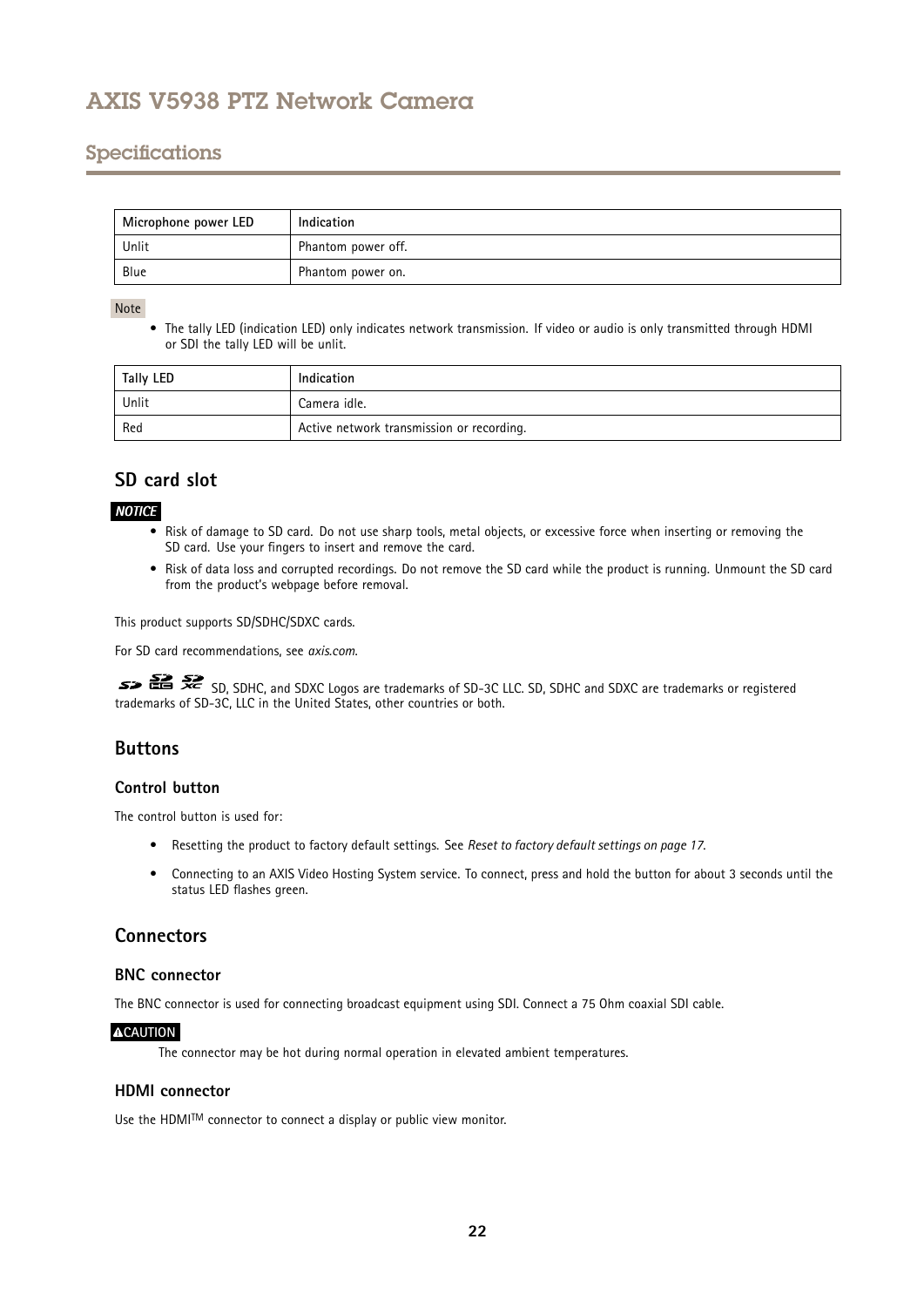# Specifications

## **Network connector**

RJ45 Ethernet connector.

### **Audio connector**

**3.5 mm connector**

- **Audio in** 3.5 mm input for <sup>a</sup> digital microphone, an analog mono microphone, or <sup>a</sup> line-in mono signal (left channel is used from <sup>a</sup> stereo signal).
- **Audio in** 3.5 mm input for <sup>a</sup> stereo microphone, or <sup>a</sup> line-in stereo signal.
- **Audio out** 3.5 mm output for audio (line level) that can be connected to <sup>a</sup> public address (PA) system or an active speaker with <sup>a</sup> built-in amplifier. A pair of headphones can also be attached. A stereo connector must be used for audio out.



### **Audio input**

| 1 Tip                                                             | 2 Ring                     | 3 Sleeve |
|-------------------------------------------------------------------|----------------------------|----------|
| Unbalanced microphone (with or without electret<br>power) or line | Electret power if selected | Ground   |
| Digital signal                                                    | Ring power if selected     | Ground   |

**Audio output**

| 1 Tip                          | 2 Ring                          | <sup>3</sup> Sleeve |
|--------------------------------|---------------------------------|---------------------|
| Stereo unbalanced line, "left" | Stereo unbalanced line, "right" | Ground              |

For audio in, the left channel is used from <sup>a</sup> stereo signal.

#### **XLR connector**

- **Left** 3-pin XLR connector for balanced audio input. Use left connector for mono.
- **Right** 3-pin XLR connector for balanced audio input.



| <b>Pin</b>      |        |                                |                                 |
|-----------------|--------|--------------------------------|---------------------------------|
| <b>Function</b> | Ground | Balanced Microphone Hot (+) In | Balanced Microphone Cold (-) In |

## **I/O connector**

Use the I/O connector with external devices in combination with, for example, motion detection, event triggering, and alarm notifications. In addition to the <sup>0</sup> V DC reference point and power (DC output), the I/O connector provides the interface to: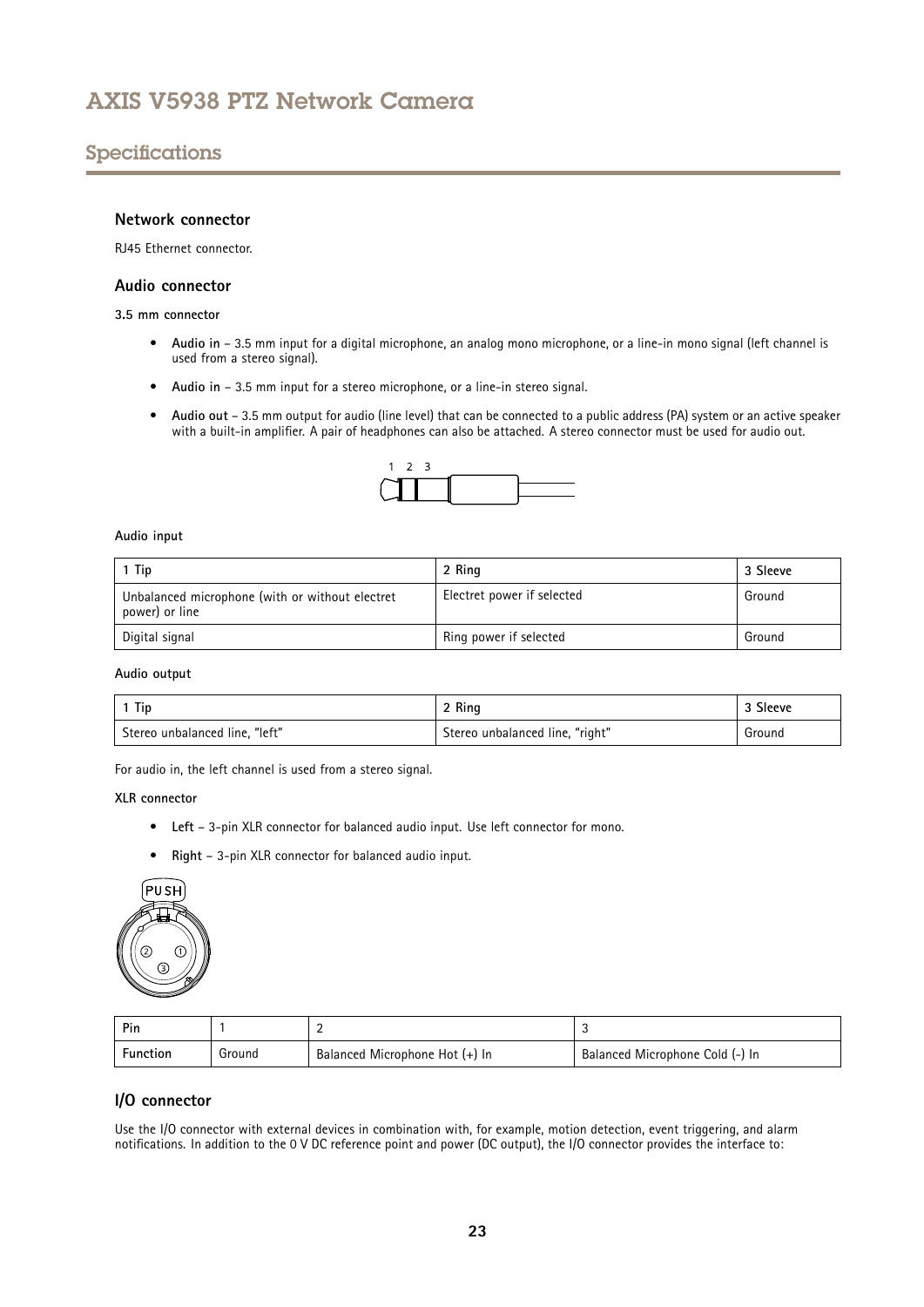# Specifications

**Digital input -** For connecting devices that can toggle between an open and closed circuit, for example PIR sensors, door/window contacts, and glass break detectors.

**Digital output -** For connecting external devices such as relays and LEDs. Connected devices can be activated by the VAPIX® Application Programming Interface, trough an event or from the product's webpage.

4-pin terminal block



| <b>Function</b> | Pin | <b>Notes</b>                                                                                                                                                                                                                                                                                    | Specifications |
|-----------------|-----|-------------------------------------------------------------------------------------------------------------------------------------------------------------------------------------------------------------------------------------------------------------------------------------------------|----------------|
| DC ground       |     |                                                                                                                                                                                                                                                                                                 | 0 V DC         |
| DC output       | 2   | 12 V DC<br>Can be used to power auxiliary equipment.<br>Note: This pin can only be used as power out.<br>Max $load = 25$ mA                                                                                                                                                                     |                |
| Digital Input   | 3   | 0 to max 30 V DC<br>Connect to pin 1 to activate, or leave floating (unconnected)<br>to deactivate.                                                                                                                                                                                             |                |
| Digital Output  | 4   | Internally connected to pin 1 (DC ground) when active,<br>0 to max 30 V DC, open drain,<br>and floating (unconnected) when inactive. If used with an<br>$100 \text{ mA}$<br>inductive load, e.g., a relay, connect a diode in parallel with<br>the load, to protect against voltage transients. |                |

#### **Example**



- 
- *1 DC ground 2 DC output 12 V, max 25 mA*
- *3 Digital input*
- *<sup>4</sup> Digital output*

## **Power connector**

DC connector. Use the supplied adapter.

## **VISCA connector (RS-232)**

6-pin terminal block for the RS232 serial interface. This is used to control the camera using the VISCA protocol.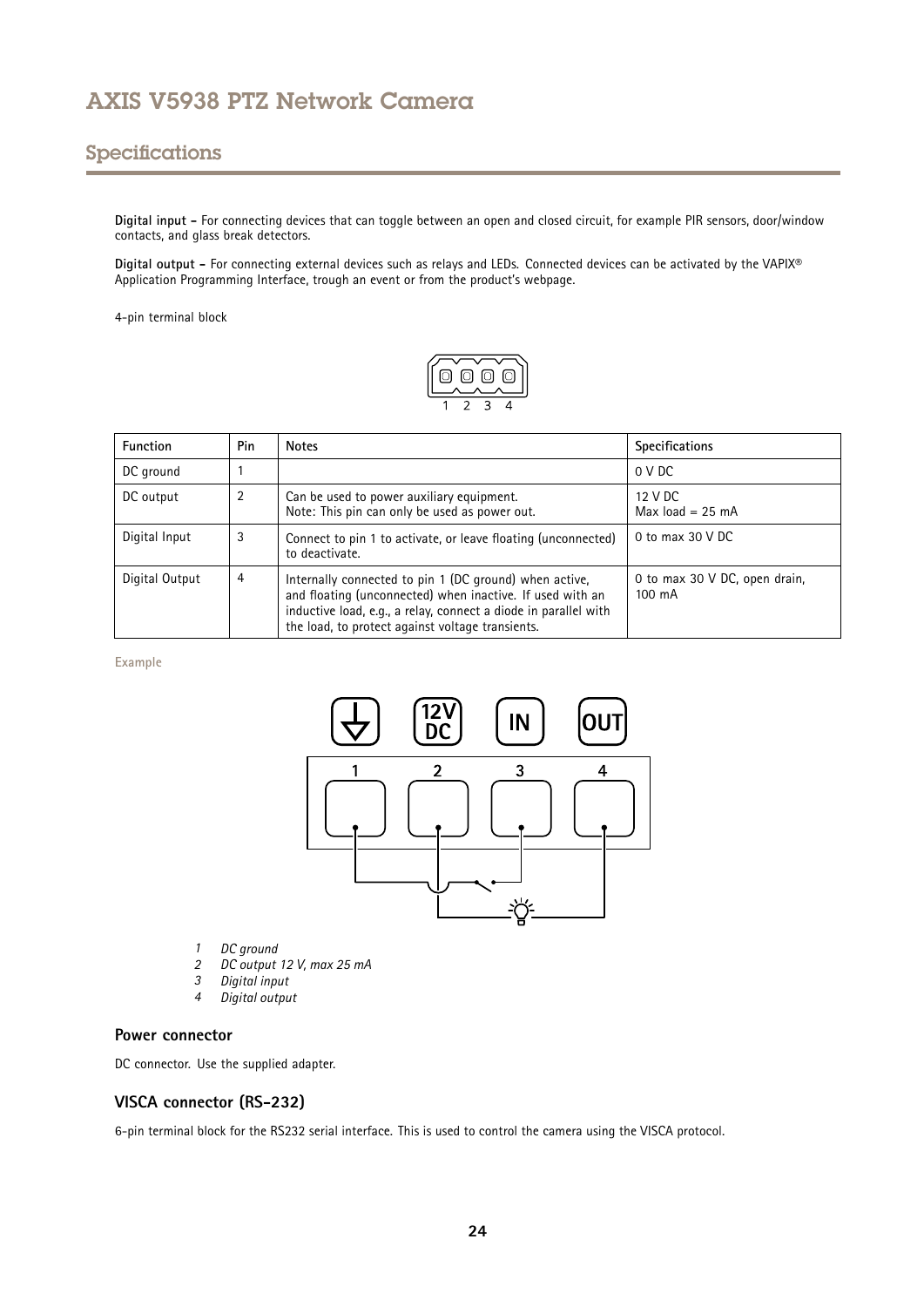# Specifications



| Function         | Pin | <b>Notes</b> |
|------------------|-----|--------------|
| TXD1             |     | VISCA input  |
| RXD1             | 2   |              |
| GND              | 3   | Ground       |
| TXD <sub>2</sub> | 4   | VISCA output |
| RXD <sub>2</sub> | 5   |              |
| GND              | 6   | Ground       |